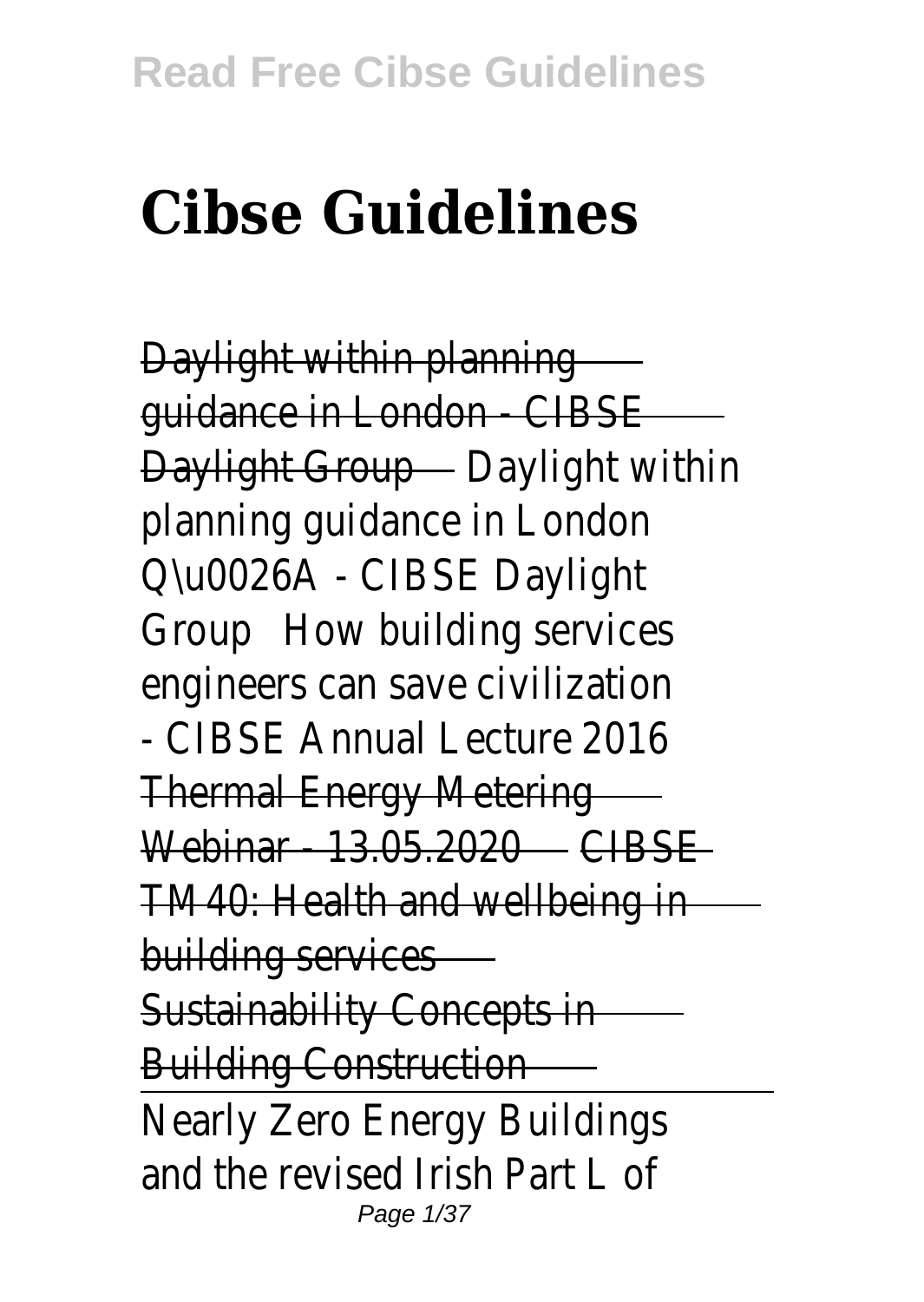the Building Regulations Top tips on preparing for your CIBSE interview CIBSE Daylight Group: WELL \u0026 Daylight; CBDM \u0026 Health ILP Book Narration Reduction of Obtrusive Light Why Volunteer with CIBSE? - Rebecca Neil Chartered Engineer (UK) Building services engineering The Path of Least Resistance - Robert Fritz [Mind Map Book Summary] Acoustics and Natural/Hybrid Ventilation in Residential Buildings Losing and recovering sight | Olivier Collignon | TEDxUCLouvain Electric Showers: \"Electrical Page 2/37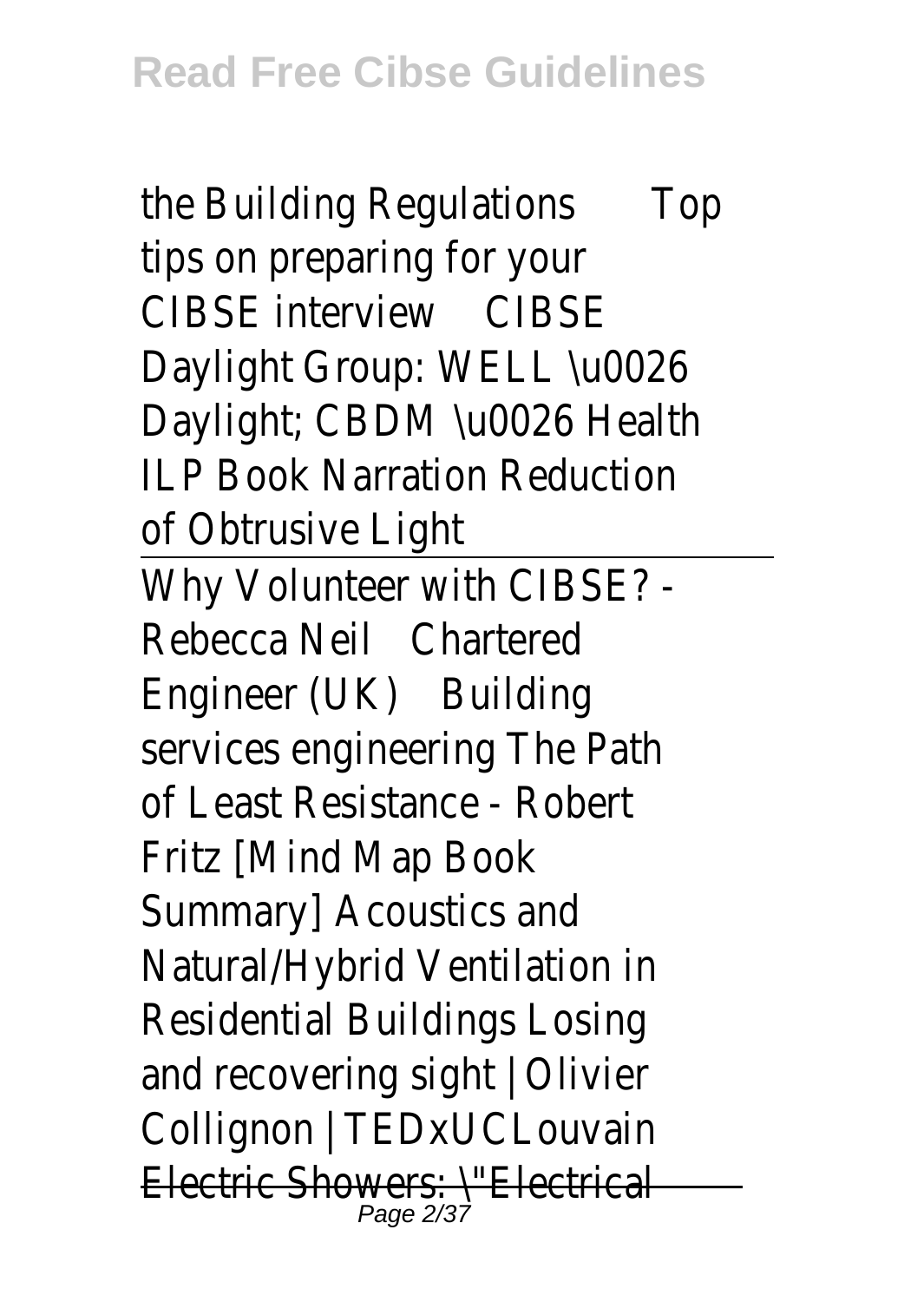requirements for electric showers\" video from Triton Showers - National Flectrical Installation Standards (NEIS) - ElectricTV BS7671 18th Edition Overview of Changes to Wiring Regulations An Introduction to Mechanical Building Engineering Services Systems IS10101 National Rules for Electrical Installations CIBSE Guide M Launch: Maintenance Engineering and Management CIBSE ANZ - Emerging from lockdown – How CIBSE can help you with CPD Are Building Services a necessary evil? CIBSE YEA video 2020 BAXI Page 3/37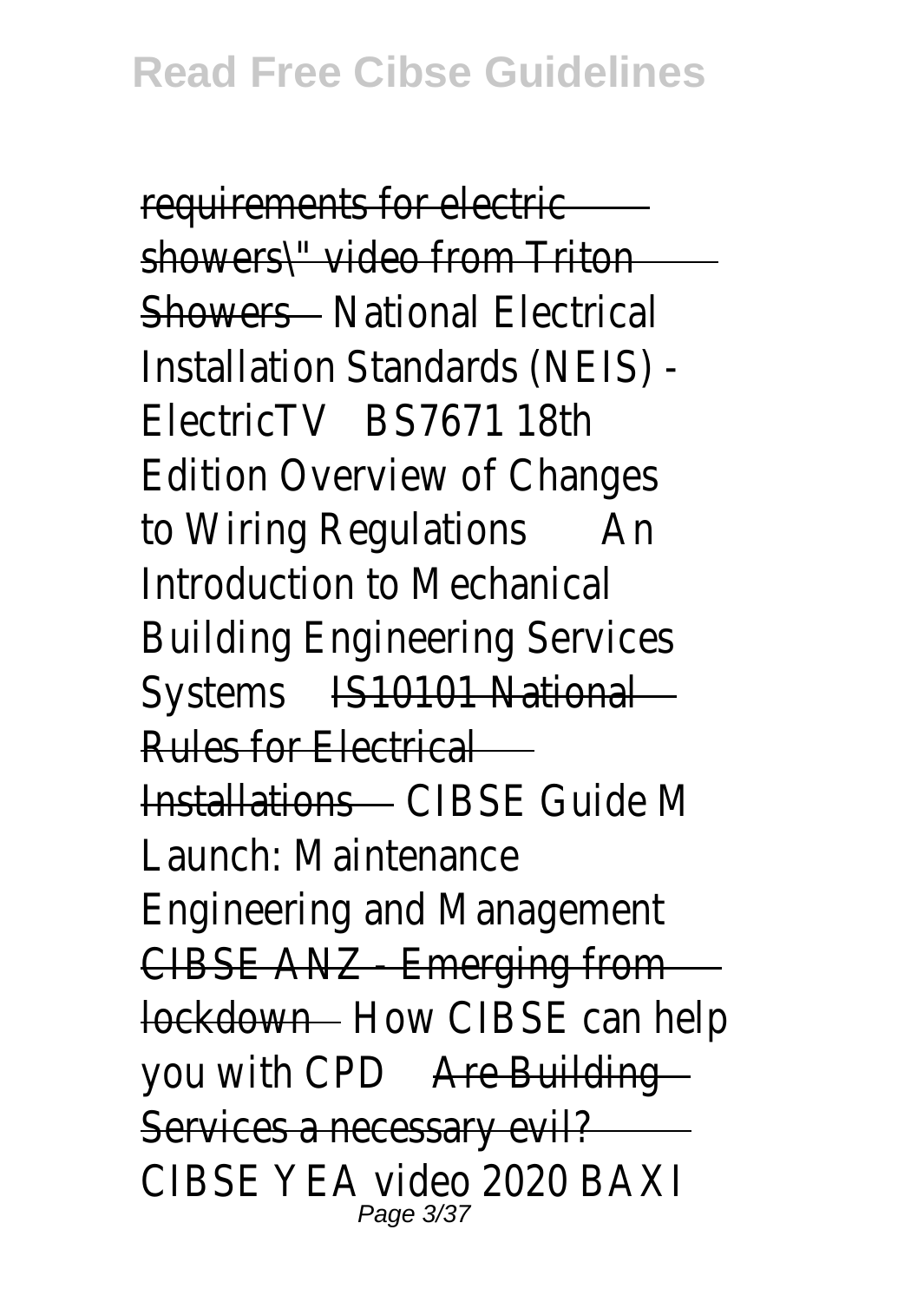CIBSE Daylight Group: Assessing new methods for daylight prediction - Part 2 SLL \u0026 CIBSE South West: Emergency Lighting Practices in the UAE - Cibse Guidelines The CIBSE Guides offer comprehensive technical guidance on key areas of building services engineering. The current set of Guides is listed below (click the titles for full details). The Guides can be freely downloaded by CIBSE members or ordered as a hard copy. PDF or hard copy versions can also be purchased by non-members.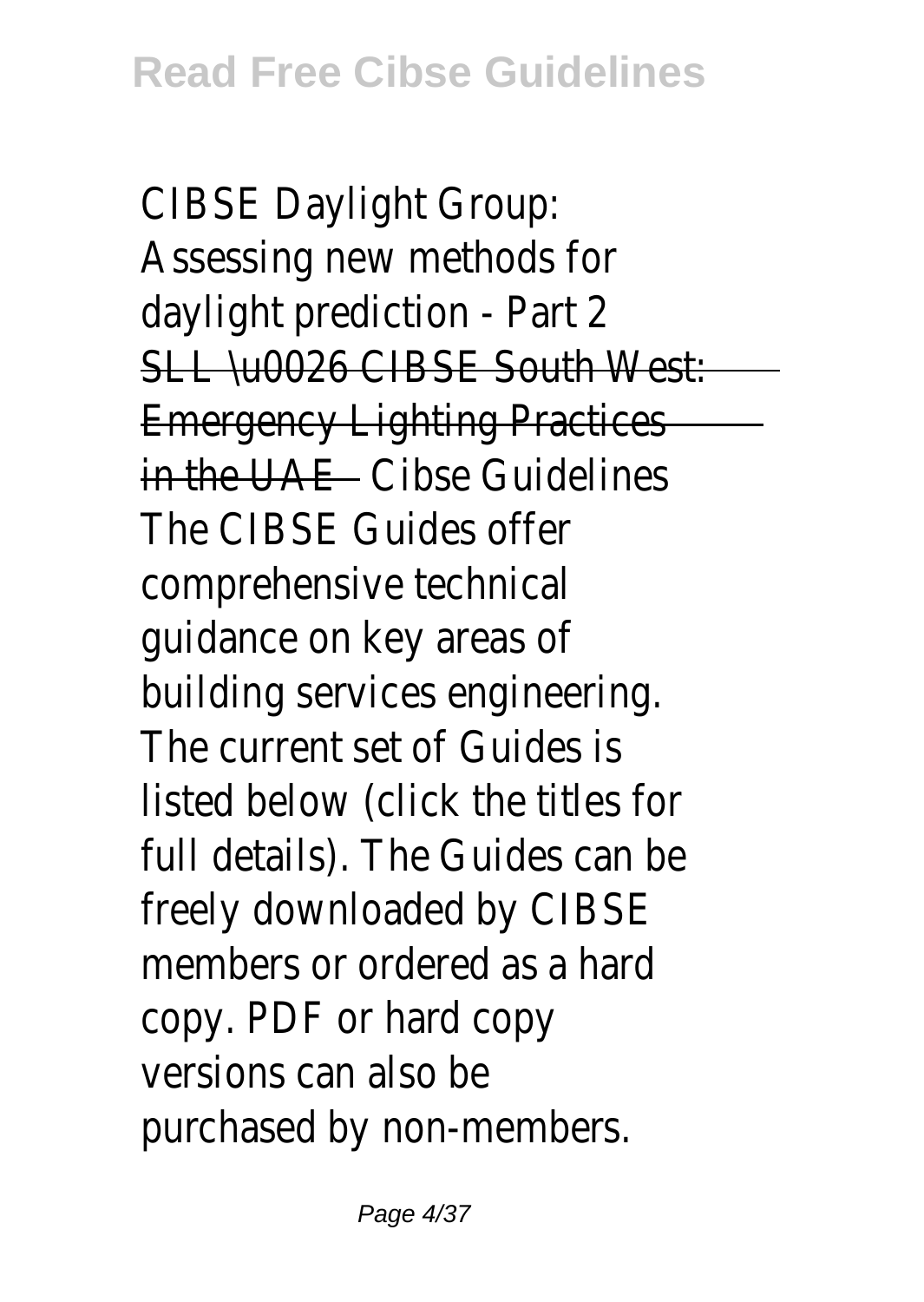CIBSE - CIBSE Guides Key actions Understand the ventilation system Run ventilation at higher-volume ?owrate Avoid recirculation/transfer of air from one room to another unless this is the only way of providing adequately high... Recirculation of air within a single room where this is complemented by an outdoor air ...

CIBSE's guidance on ventilation during Covid-19 –  $CIBSF$ CIBSE Press Releases Get involved! Register your Page 5/37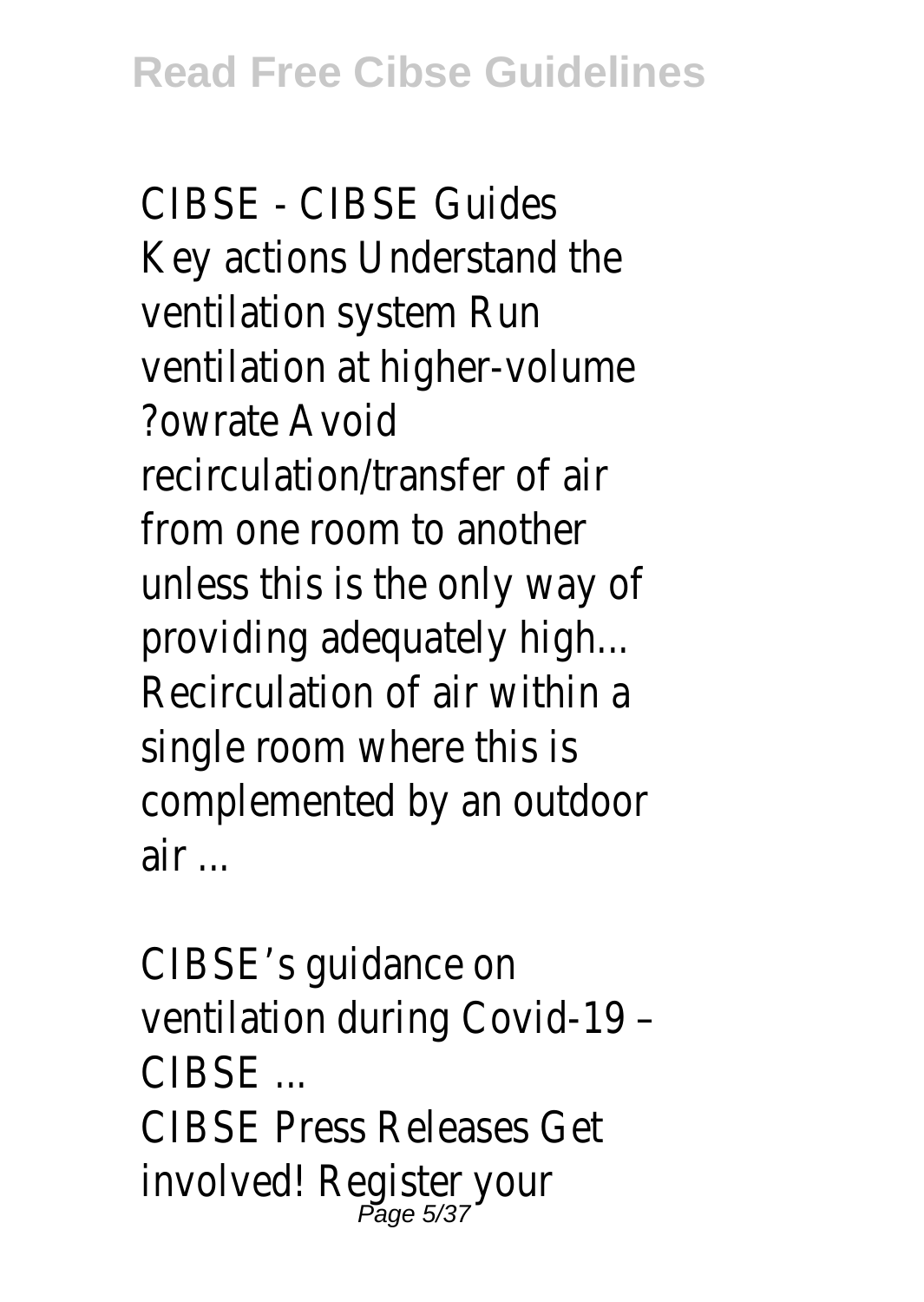business for the Construction Talent Retention Scheme. A partnership between industry and Government to secure essential talent in the UK's construction sector. COVID-19 Updates from the CIBSE Journal. Including COVID-19 Podcast.

CIBSE - Coronavirus COVID 19 The CIBSE COVID-19 ventilation guidance is under continued review. CIBSE are currently evaluating evidence to provide guidance for the cooler autumn and winter seasons. During the cooler months heating the volumes of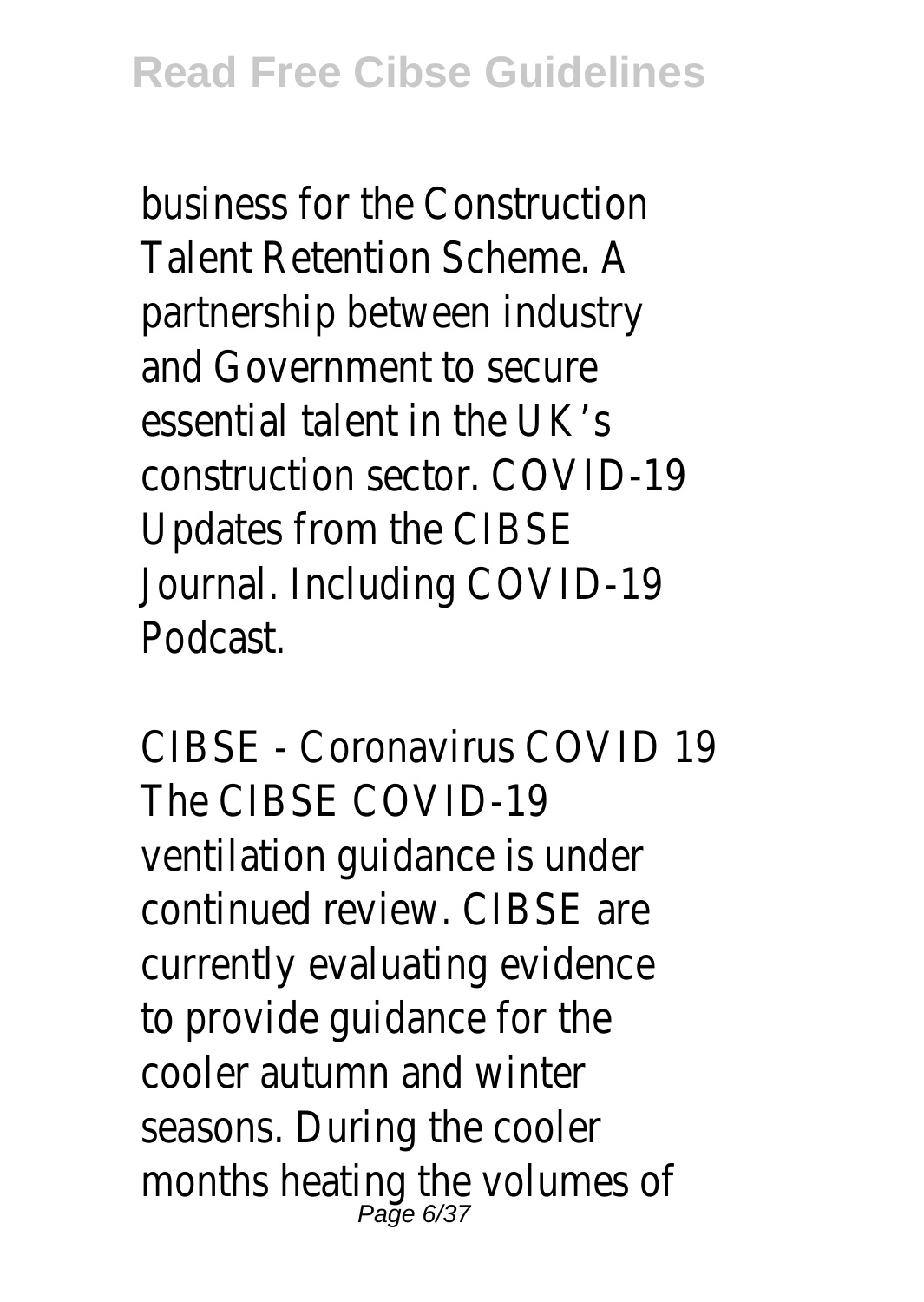outdoor air needed to supply the high ventilation rates used in summer will be energy intensive. In some systems it may not be

CIBSE COVID-19 Ventilation Guidance Area Recommended lighting level Area Recommended lighting level. Lifts 100 Lux Atria 50 – 200 Lux Corridors & Stairs 100 Lux Atria with Plants 500 – 3000 Lux Escalators/Conveyors 150 Lux Entrances/Exits 200 Lux. Our Guide for CIBSE Recommended Lighting Levels Recommended Page 7/37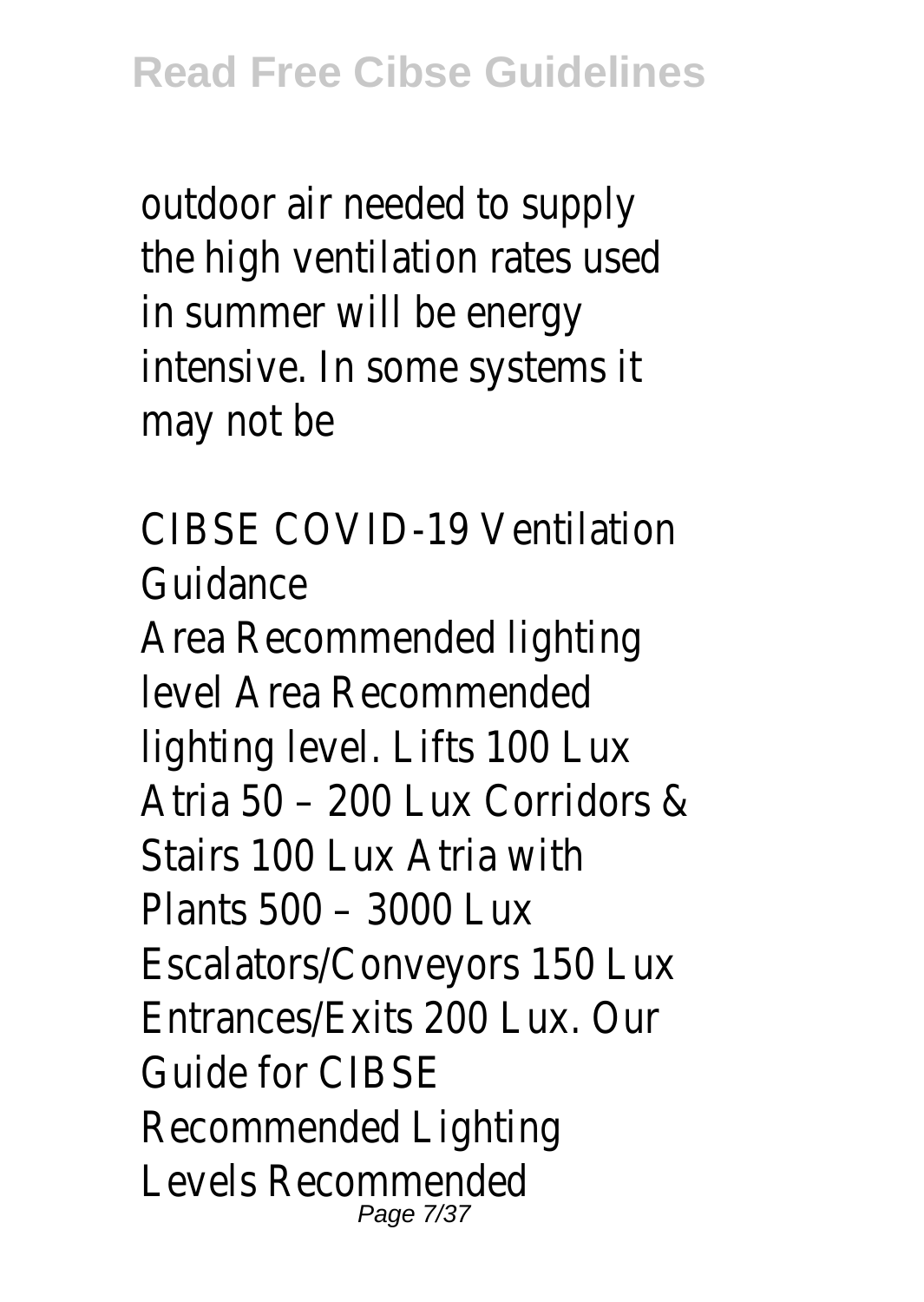Products. For more information call 01727 836 695 or email sales@mountlighting.co.uk.

MOUNT LIGHTING'S GUIDE FOR CIBSE RECOMMENDED LIGHTING LEVELS Lighting levels for hospitals and health care centres are specialised and complex, seek guidance from the C.I.B.S.E guide for interior lighting. These levels are based on the C.I.B.S.E guide for interior lighting and cover only the most common applications. Download the Guide BACK TO RESOURCES Page 8/37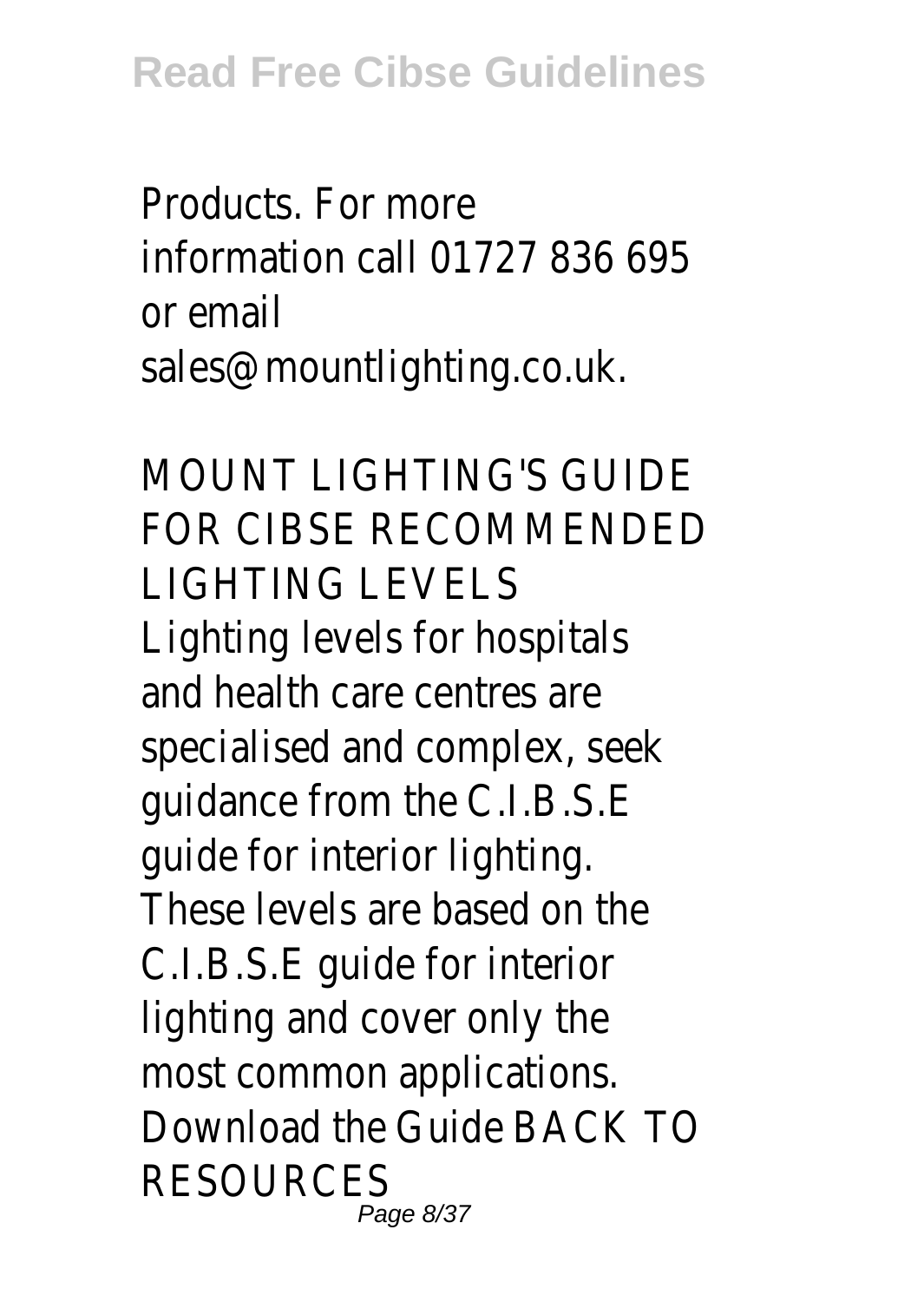CIBSE Recommended Lighting Levels - Mount Lighting These guidelines highlight the important considerations for green roof planning, design, installation and maintenance, and provide guidance as to how they can be accommodated in the final green roof scheme. They aim to promote awareness of green roofs, facilitate effective planning, design and implementation of sustainable green roof projects and stimulate an increase in the uptake of green roofs on new developments and existing Page 9/37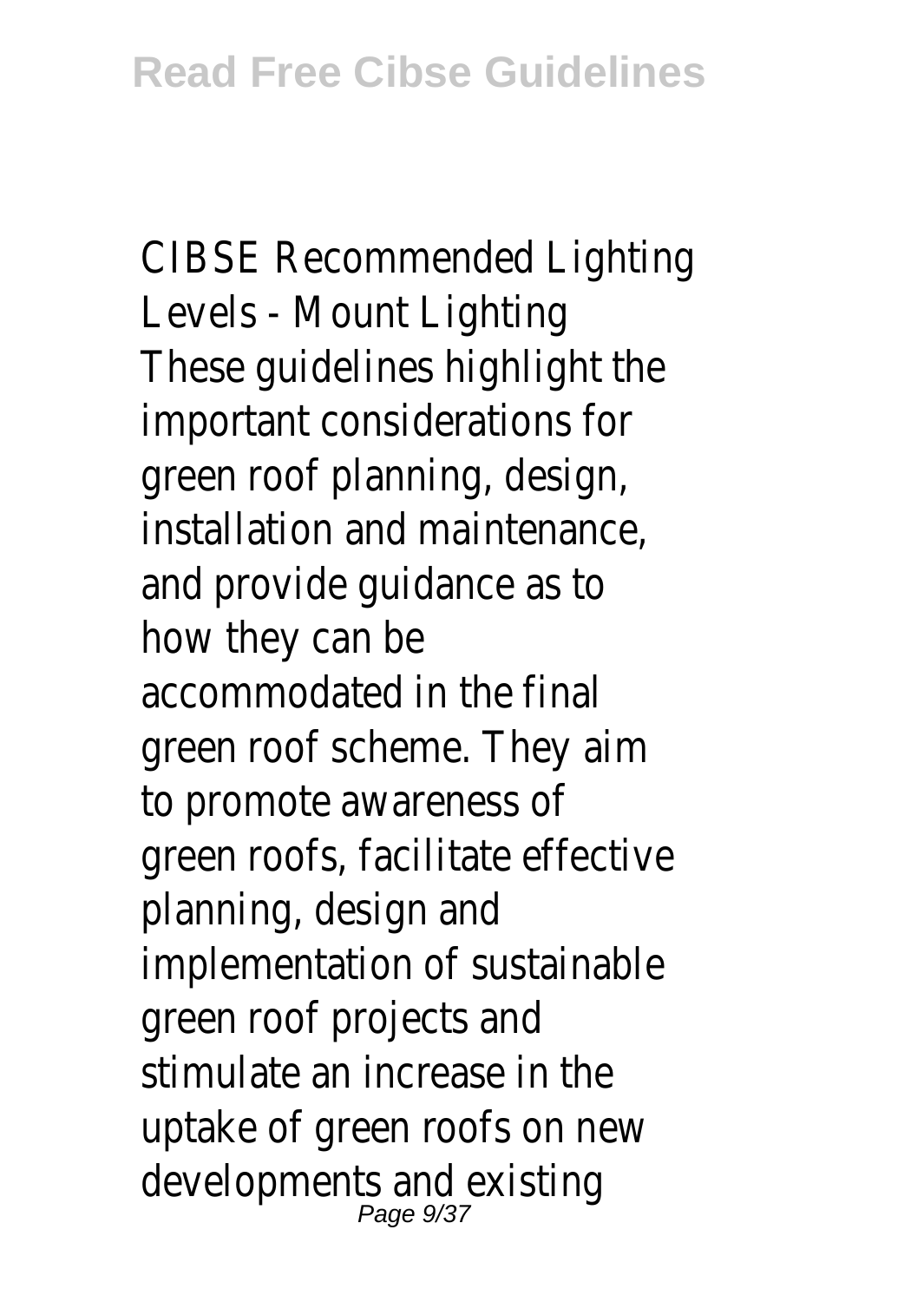## **Read Free Cibse Guidelines**

## buildings.

CIBSE - Building Services Knowledge CIBSE Knowledge Portal search, view and buy CIBSE publications in PDF and hard copy, plus other building services publications and link to British standards.

CIBSE - SLL Lighting Guides The guide has also introduced the concept of adaptive thermal comfort, in line with CIBSE TM52 The Limits of Thermal Comfort: Avoiding Overheating in European Buildings - so the temperature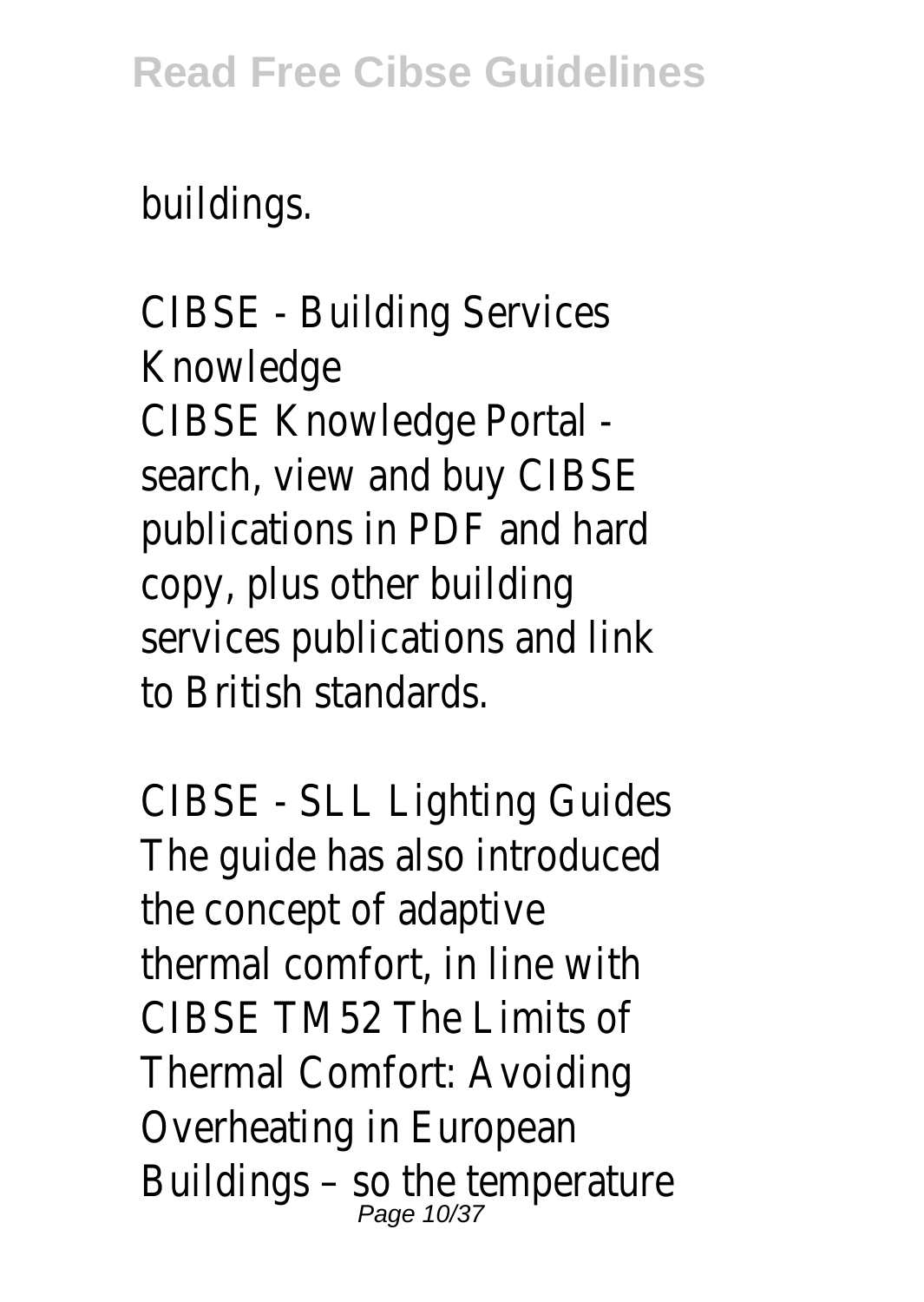threshold can change on a daily basis, depending on external conditions.

Making the grade: BB101 guidelines on ventilation –  $CIRSE$ 

The Chartered Institution of Building Services Engineers (CIBSE) is the prime source of expertise in the Building Services industry.

CIBSE - Chartered Institution of Building Services Engineers CIBSE updates Covid-19 guidance for winter New information on recirculation, thermal wheels and UV Page 11/37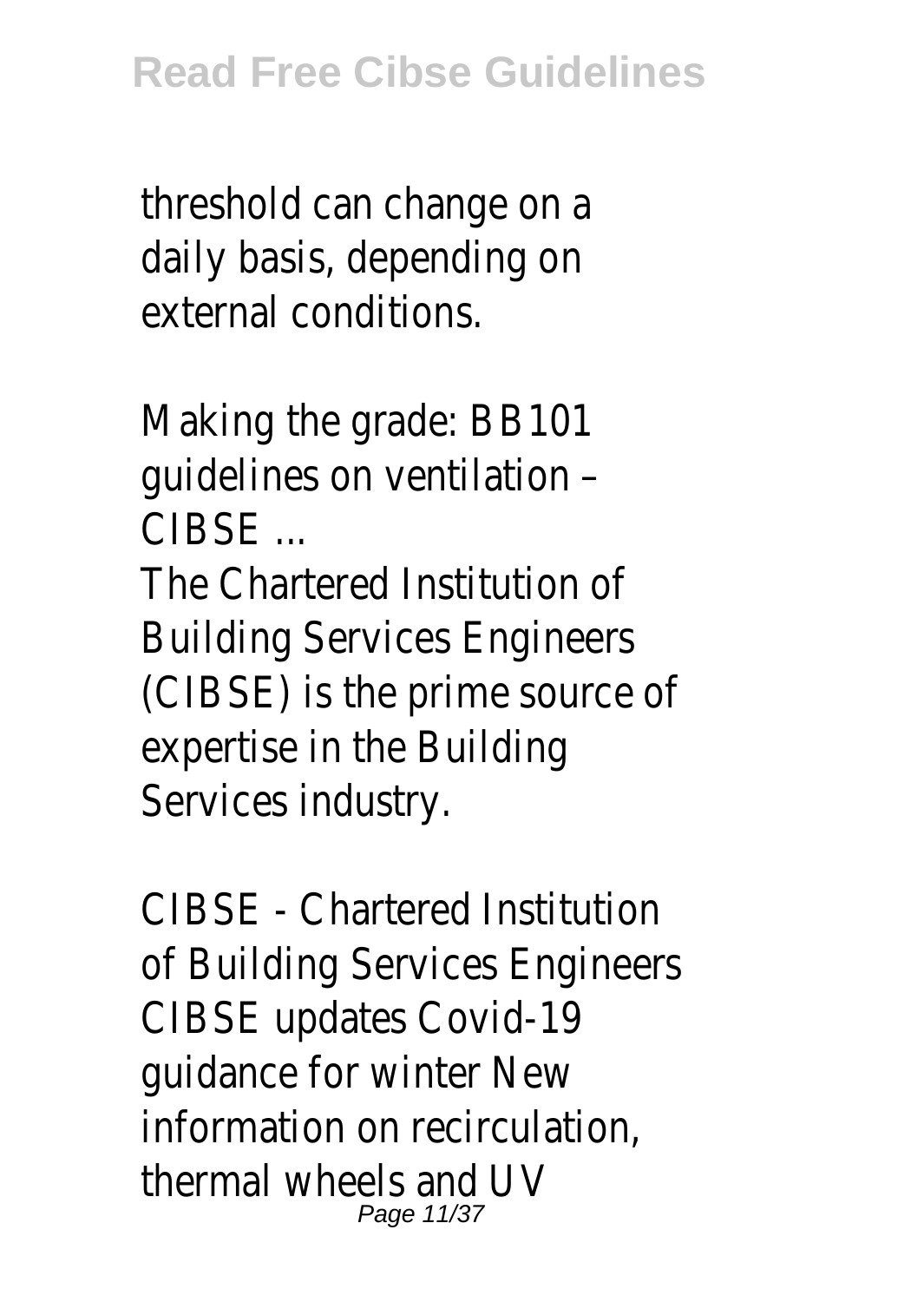technology Posted in October 2020 The document reflects the onset of cooler conditions in the UK and includes additional guidance on the use of natural ventilation openings, recirculation and thermal wheels.

CIBSE updates Covid-19 guidance for winter – CIBSE Journal CIBSE is the Chartered Institution of Building Services Engineers that was established in London, U.K. in 1976. CIBSE members belong to a global network of professional support and Page 12/37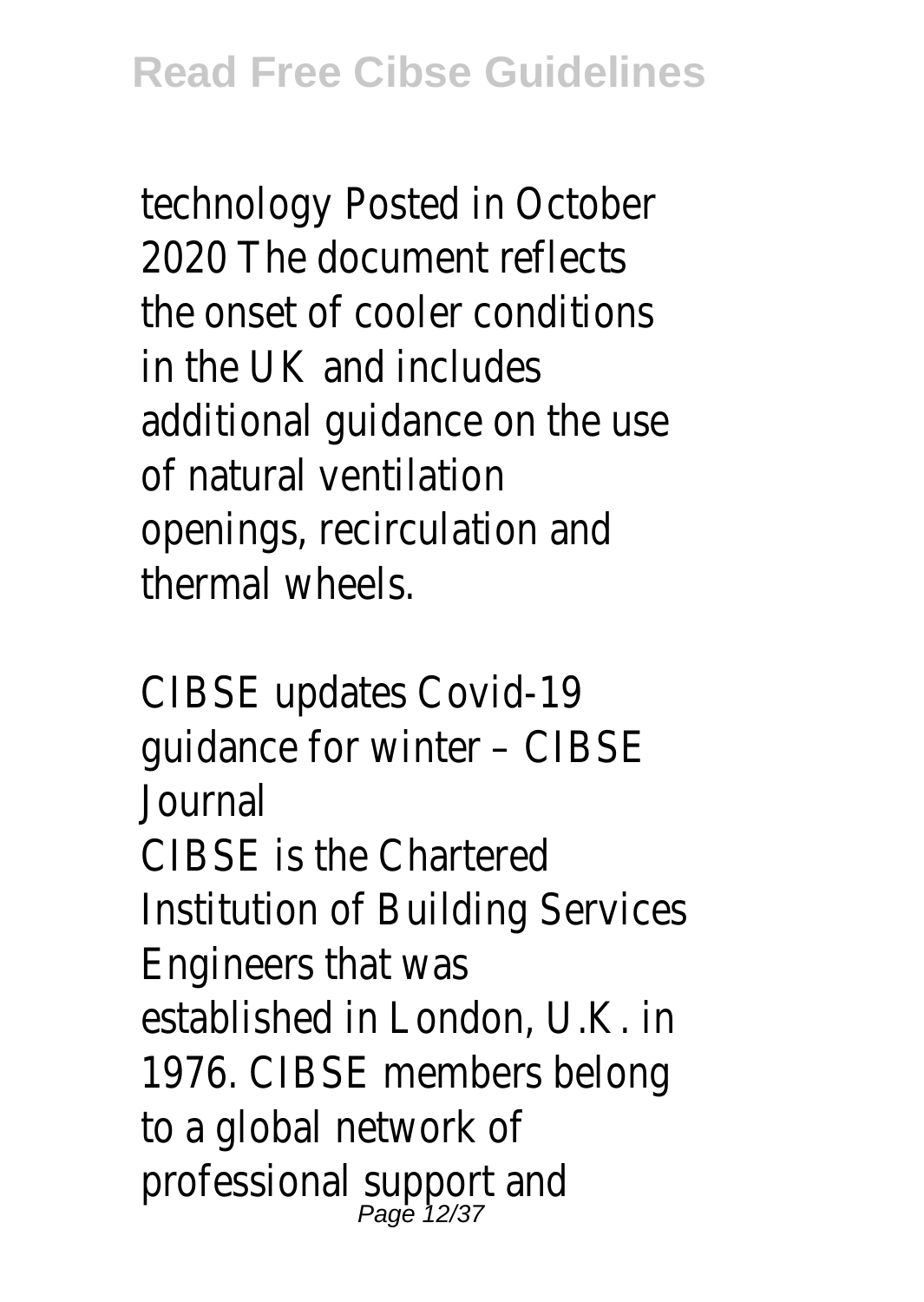expertise, working in partnership with other professional bodies, construction, and engineering firms who are all dedicated to making buildings that meet the needs ...

ASHRAE, CIBSE, BSRIA, and SMACNA: A Guide to Building

...

The CIPHE method is the only guide that can be recommended for nondomestic buildings, however, as it allows a specification of the time difference between the use of appliances. Low use is deemed to have a time Page 13/37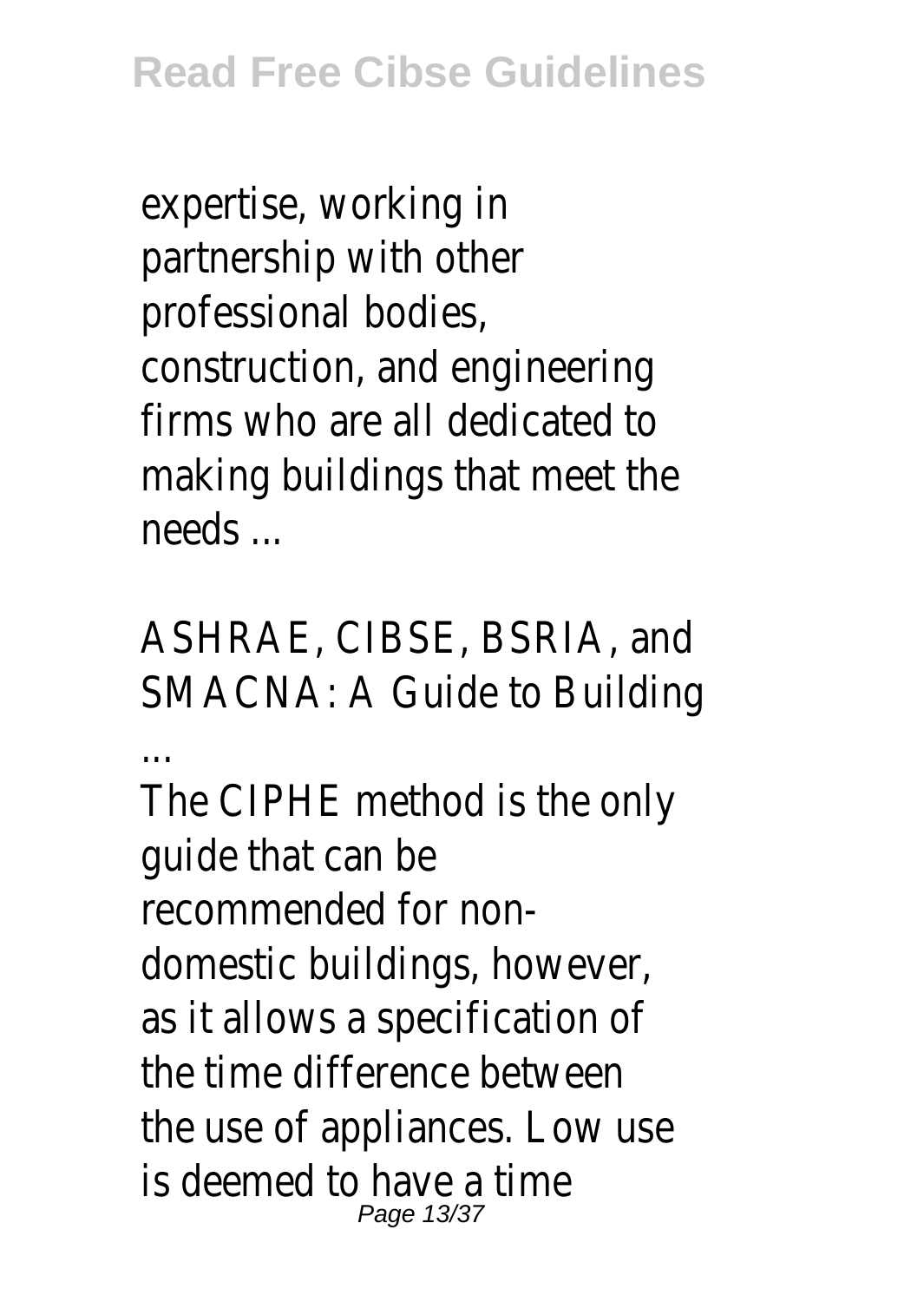difference of 20 minutes, medium 10 minutes, and high five minutes. High use would be for buildings such as theatres or sports venues.

Slowing the flow: estimating water demand ... - CIBSE Journal ASHRAE recommends dilution ventilation, laminar and other in-room flow regimes, differential room pressurisation, personalised ventilation, source-capture ventilation, filtration, and UVGI (upper room, in-room, and in the airstream). CIBSE Healthcare Group was Page 14/37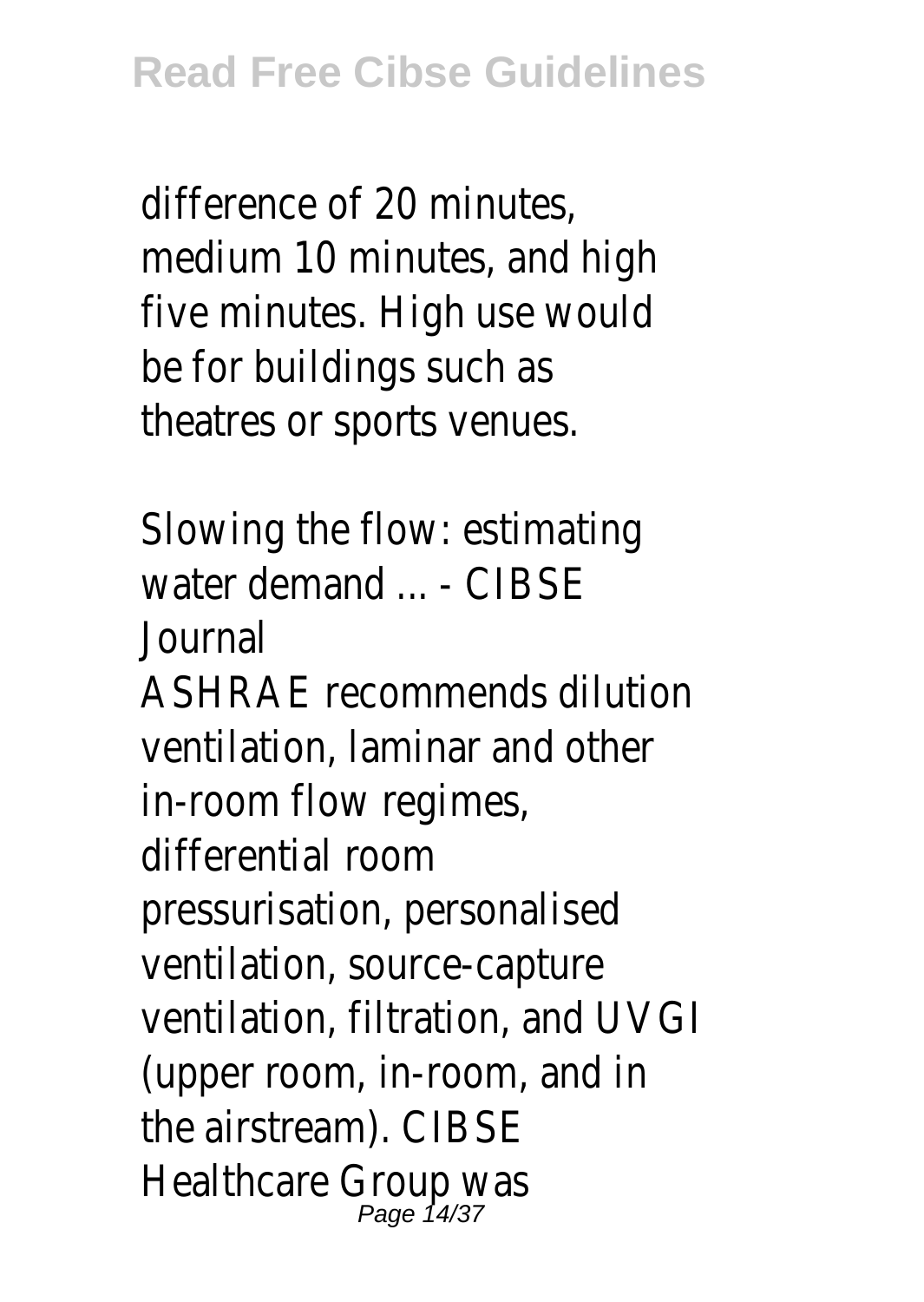preparing its own guidance as CIBSE Journal was going to press.

ASHRAE publishes Covid-19 guidance – CIBSE Journal This CIBSE advice is intended to give business owners and managers an outline of ventilation systems commonly encountered in buildings to assist in the preparation to reopen workplaces. This guidance will inform considerations of safe working practices and the provision of ventilation in buildings.

CIBSE COVID-19 Ventilation Page 15/37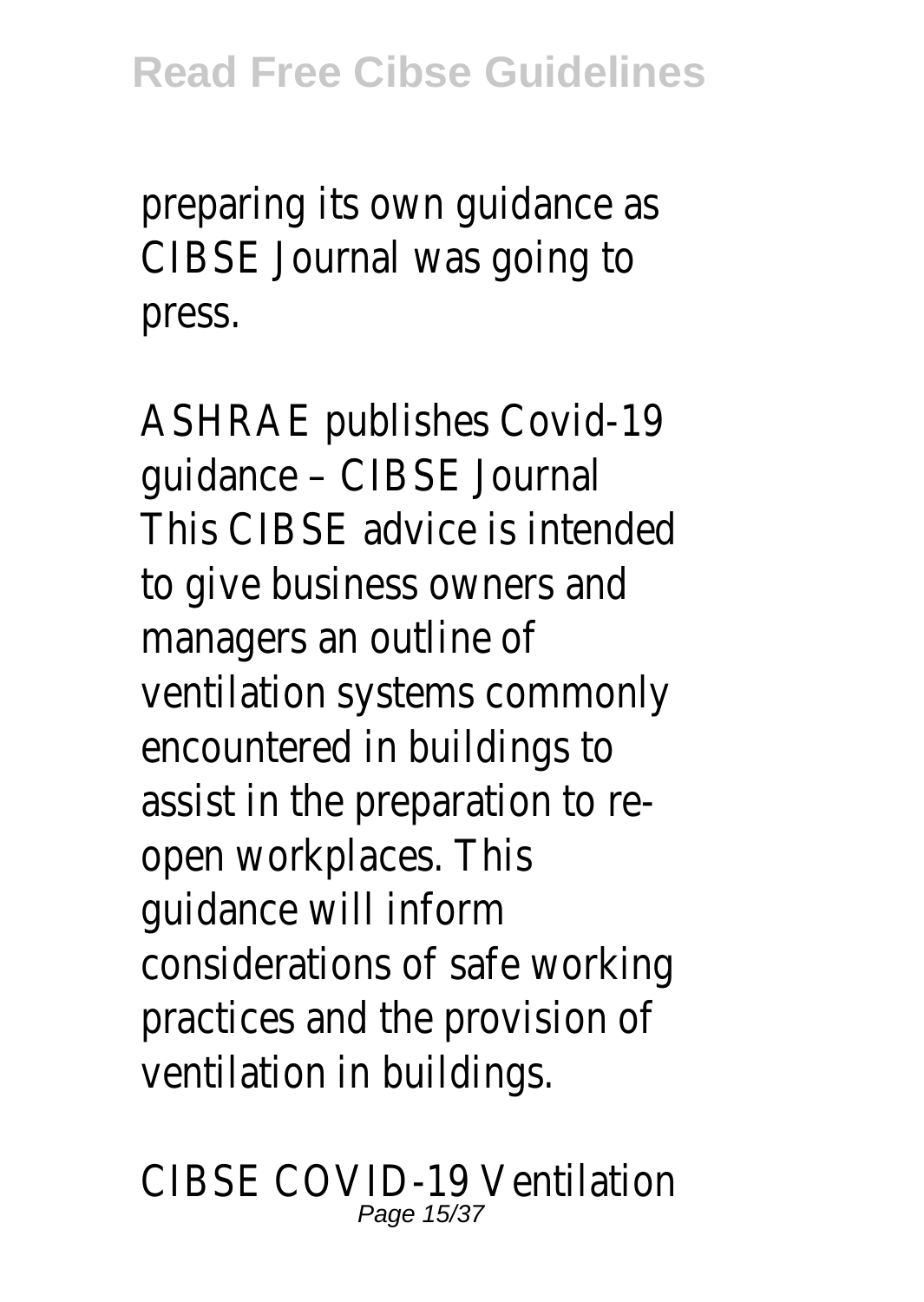Guidance CIBSE, the Chartered Institution of Building Services Engineers, acts as a professional body for lighting in the UK and produces a series of guides giving optimum lighting requirements for a wide range of environments. See below for recommendations, or contact us to discuss your project

CIBSE Recommended Lighting Levels | Lux Requirements Online Library Cibse Guidelines free download is shown on each download page, as well as a full Page 16/37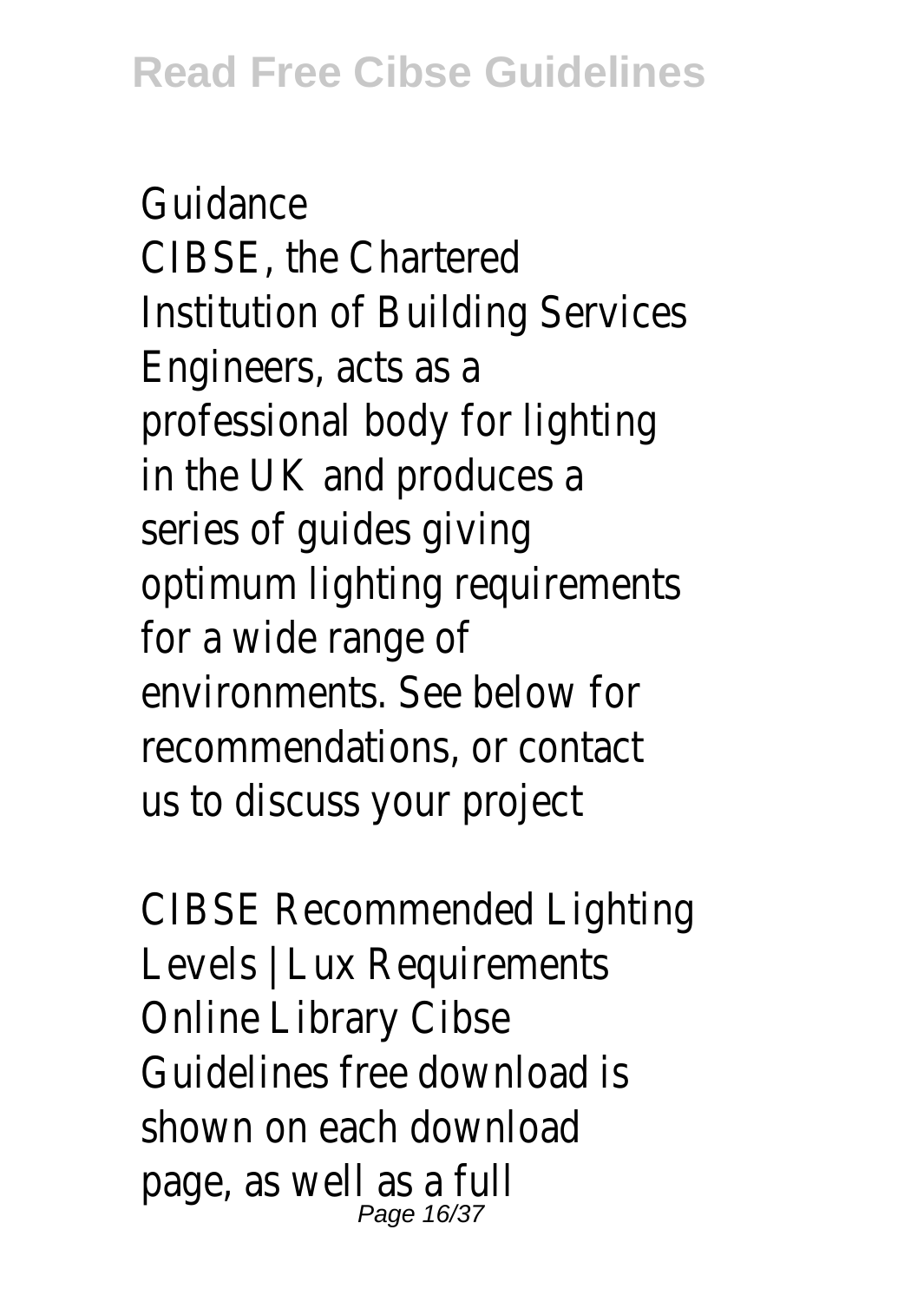description of the book and sometimes a link to the author's website. Cibse Guidelines The CIBSE Guides offer comprehensive technical guidance on key areas of building services engineering. The Page 3/28

Cibse Guidelines indivisiblesomerville.org Read PDF Cibse Guidelines prepare the cibse guidelines to entry all daylight is up to standard for many people. However, there are still many people who as a consequence don't once reading. This is a problem. But, in the same way Page 17/37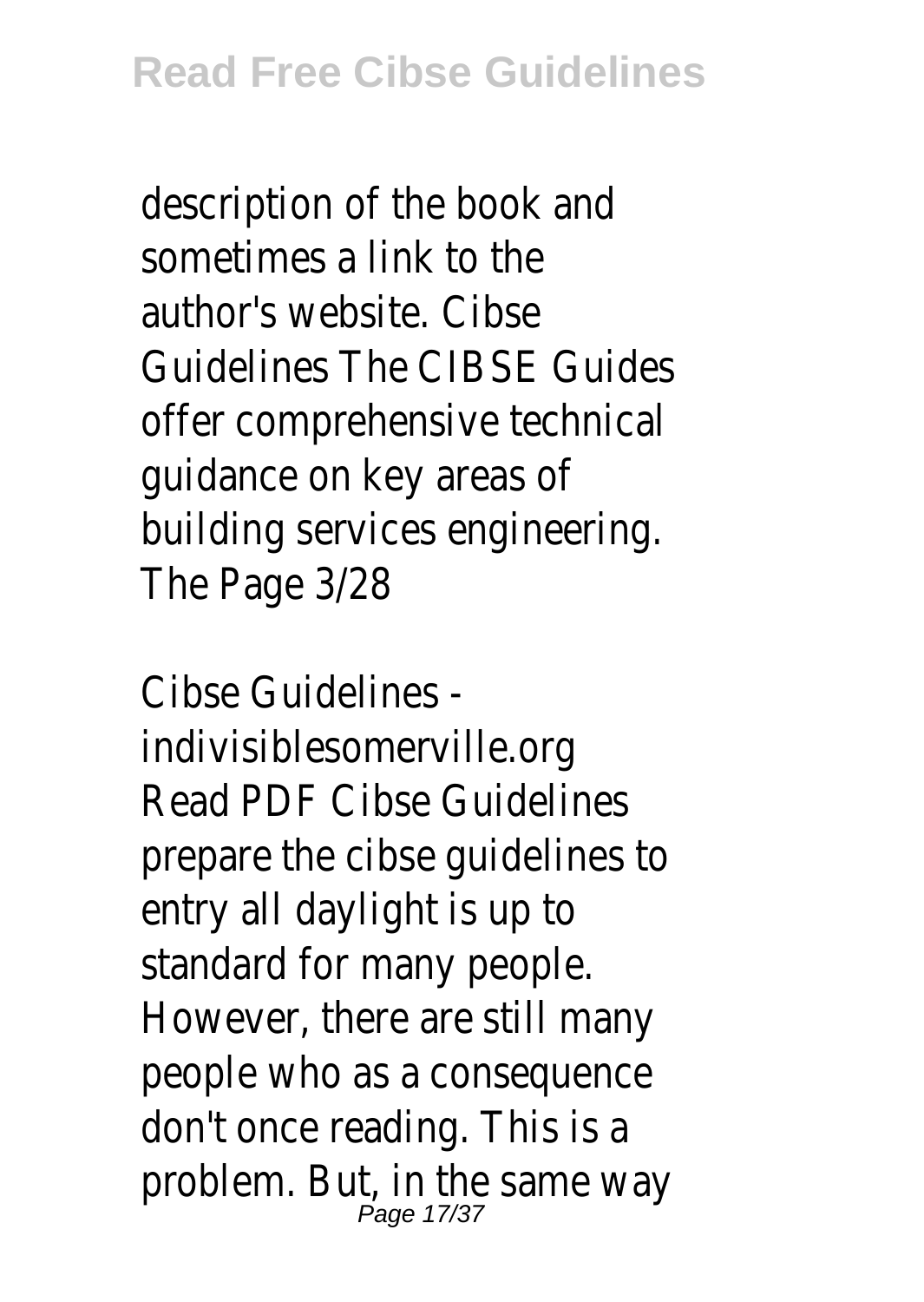as you can hold others to begin reading, it will be better. One of the books that can be recommended for further readers is [PDF].

Cibse Guidelines thebrewstercarriagehouse.co m ASHRAE and the Chartered

Institution of Building Services Engineers (CIBSE), has a reciprocal membership agreement designed to broaden the knowledge of engineers and engineering organizations. Under the agreement, full Members and ASHRAE members without Page 18/37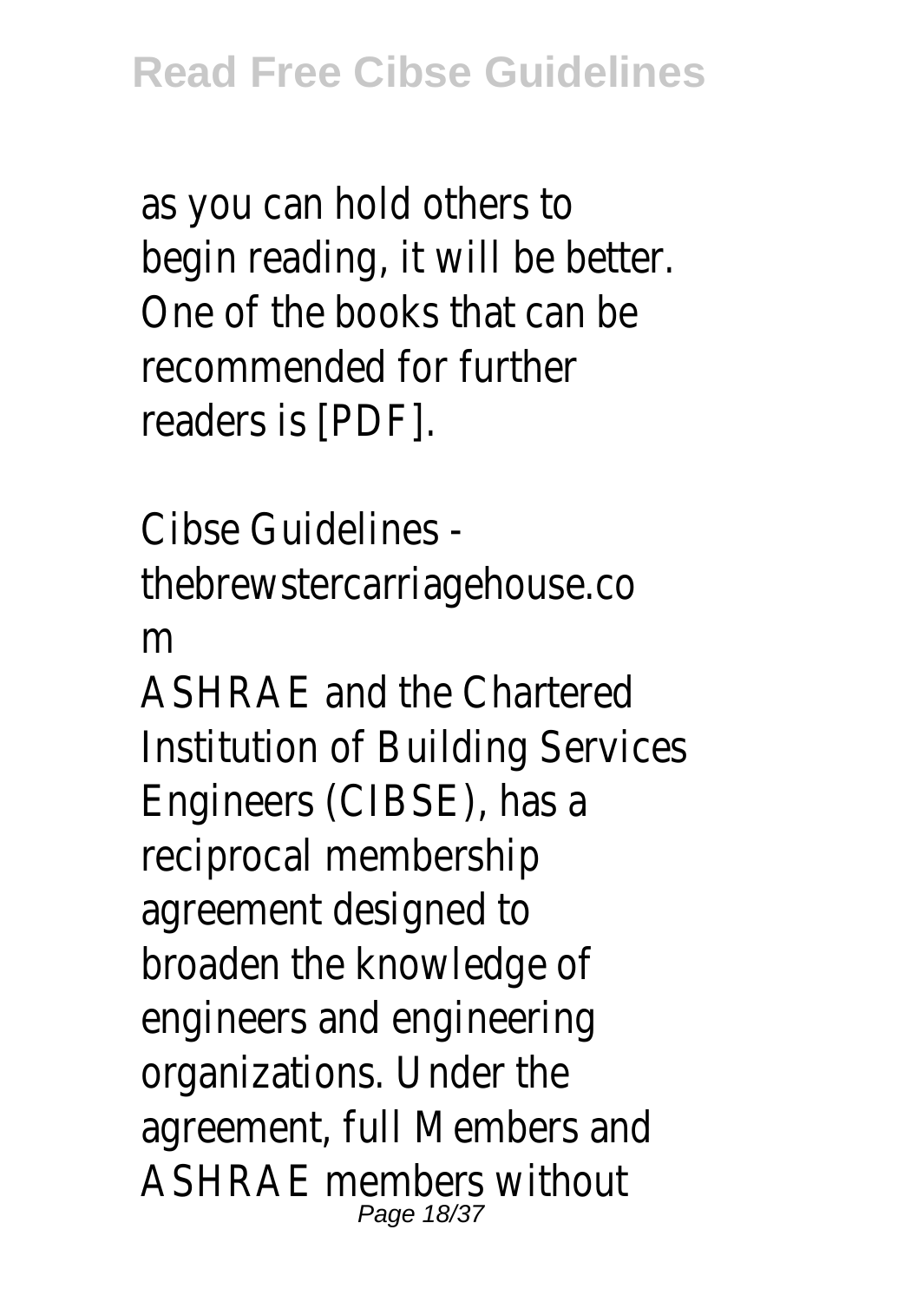professional engineering licenses are eligible to join CIBSE without undergoing the normal qualifications review into the appropriate CIBSE member grades.

Daylight within planning guidance in London - CIBSE Daylight Group - Daylight within planning guidance in London Q\u0026A - CIBSE Daylight Group How building services engineers can save civilization - CIBSE Annual Lecture 2016 Thermal Energy Metering Webinar - 13.05.2020 - CIBSE Page 19/37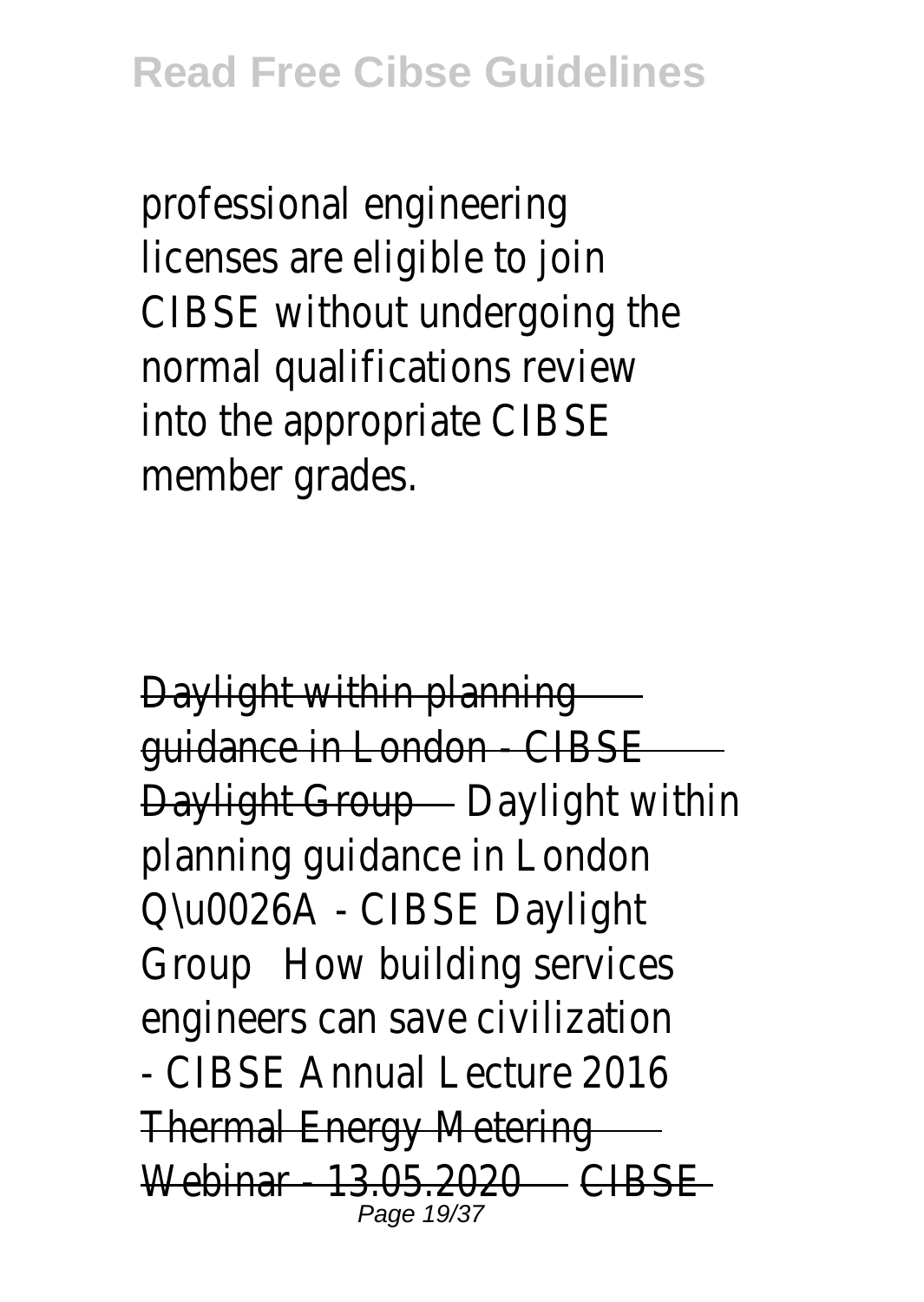TM40: Health and wellbeing in building services Sustainability Concepts in Building Construction Nearly Zero Energy Buildings and the revised Irish Part L of the Building Regulations Top tips on preparing for your CIBSE interview CIBSE Daylight Group: WELL \u0026 Daylight; CBDM \u0026 Health ILP Book Narration Reduction of Obtrusive Light Why Volunteer with CIBSE? - Rebecca Neil Chartered Engineer (UK) Building services engineering The Path of Least Resistance - Robert Fritz [Mind Map Book Page 20/37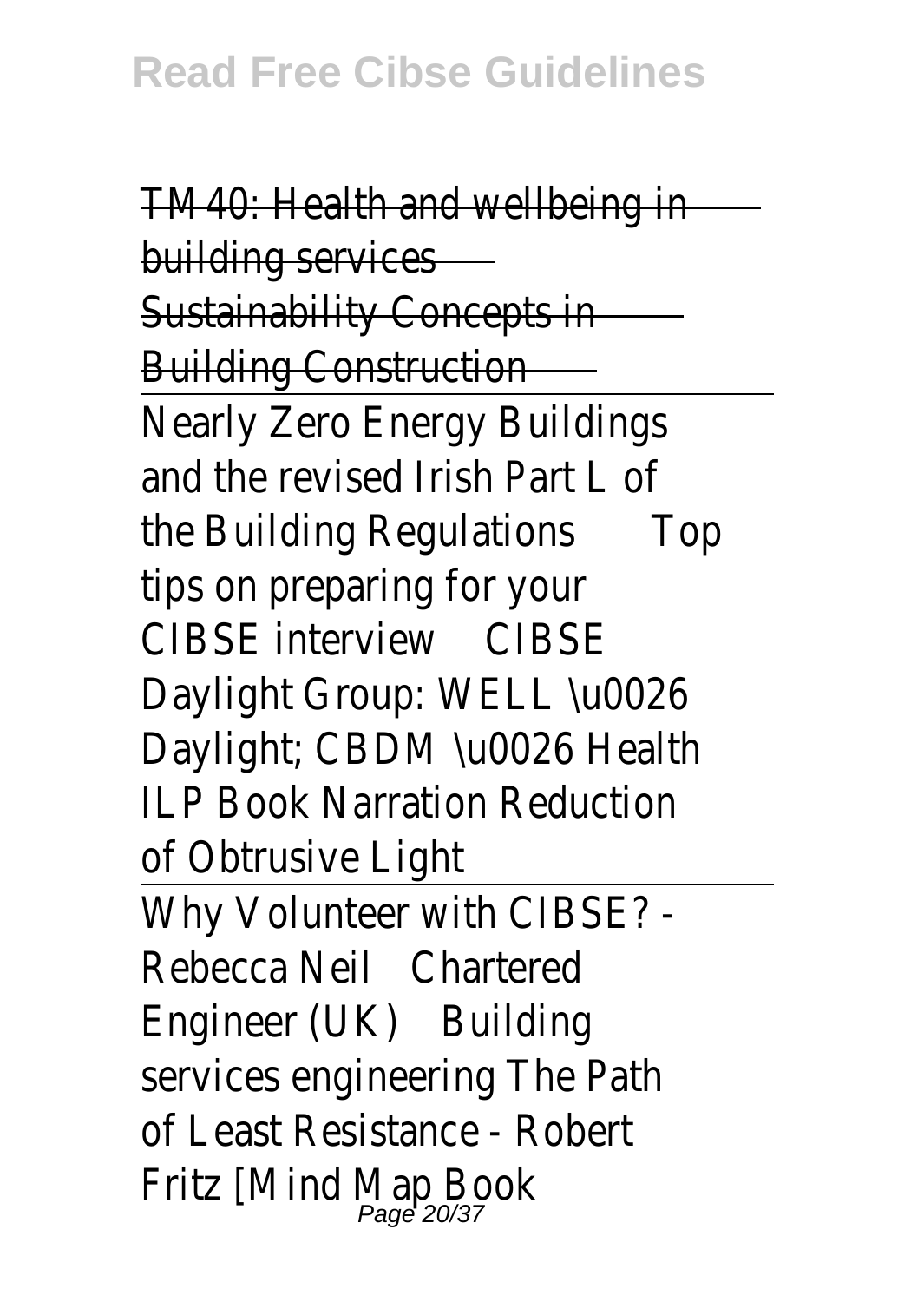Summary] Acoustics and Natural/Hybrid Ventilation in Residential Buildings Losing and recovering sight | Olivier Collignon | TEDxUCLouvain Electric Showers: \"Electrical requirements for electric showers\" video from Triton Showers - National Electrical Installation Standards (NEIS) - ElectricTV BS7671 18th Edition Overview of Changes to Wiring Regulations An Introduction to Mechanical Building Engineering Services Systems IS10101 National Rules for Electrical Installations CIBSE Guide M Launch: Maintenance Page 21/37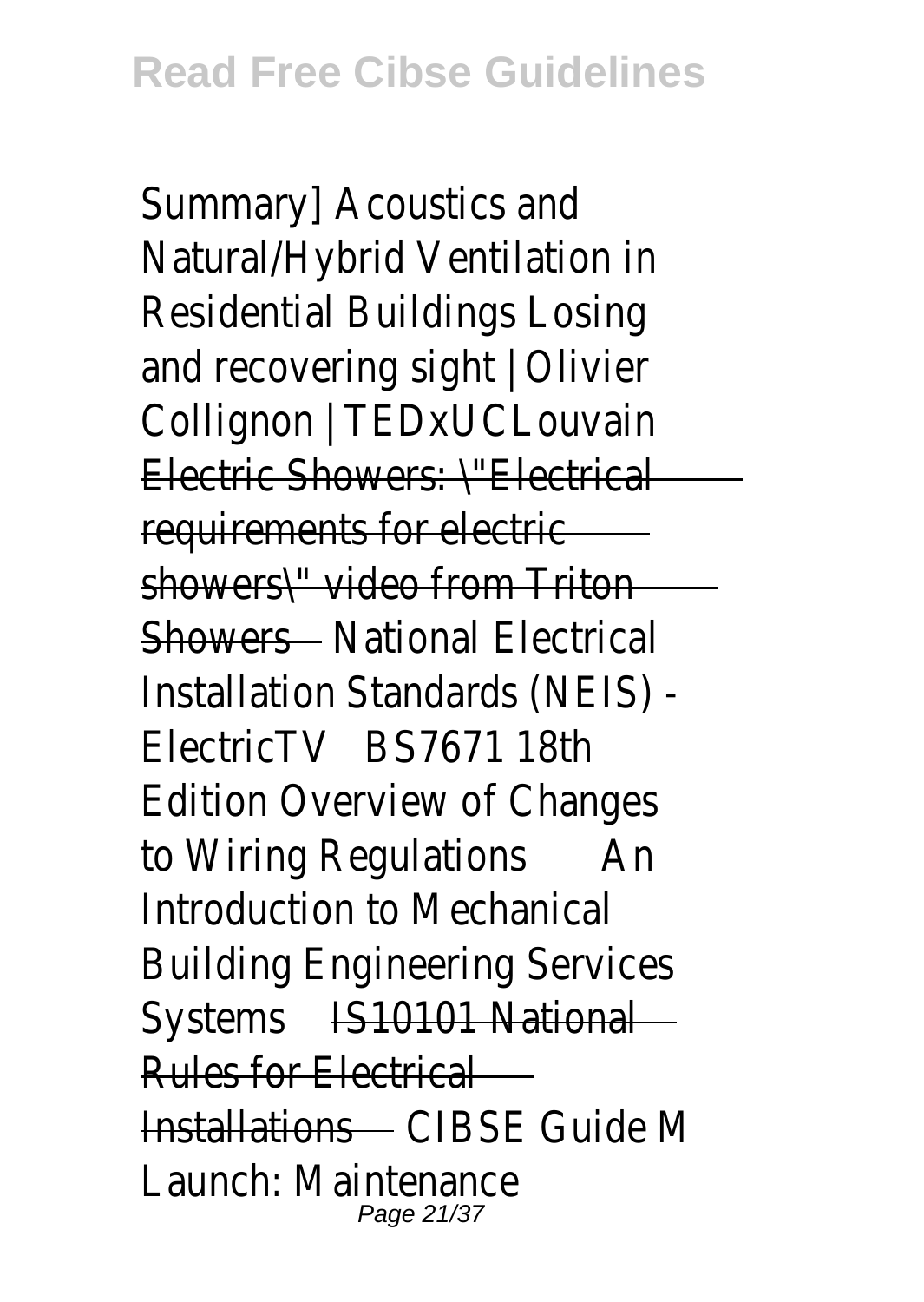Engineering and Management CIBSE ANZ - Emerging from lockdown - How CIBSE can help you with CPD Are Building Services a necessary evil? CIBSE YEA video 2020 BAXI CIBSE Daylight Group: Assessing new methods for daylight prediction - Part 2 SLL \u0026 CIBSE South West: Emergency Lighting Practices in the UAE - Cibse Guidelines The CIBSE Guides offer comprehensive technical guidance on key areas of building services engineering. The current set of Guides is listed below (click the titles for full details). The Guides can be<br>Page 22/37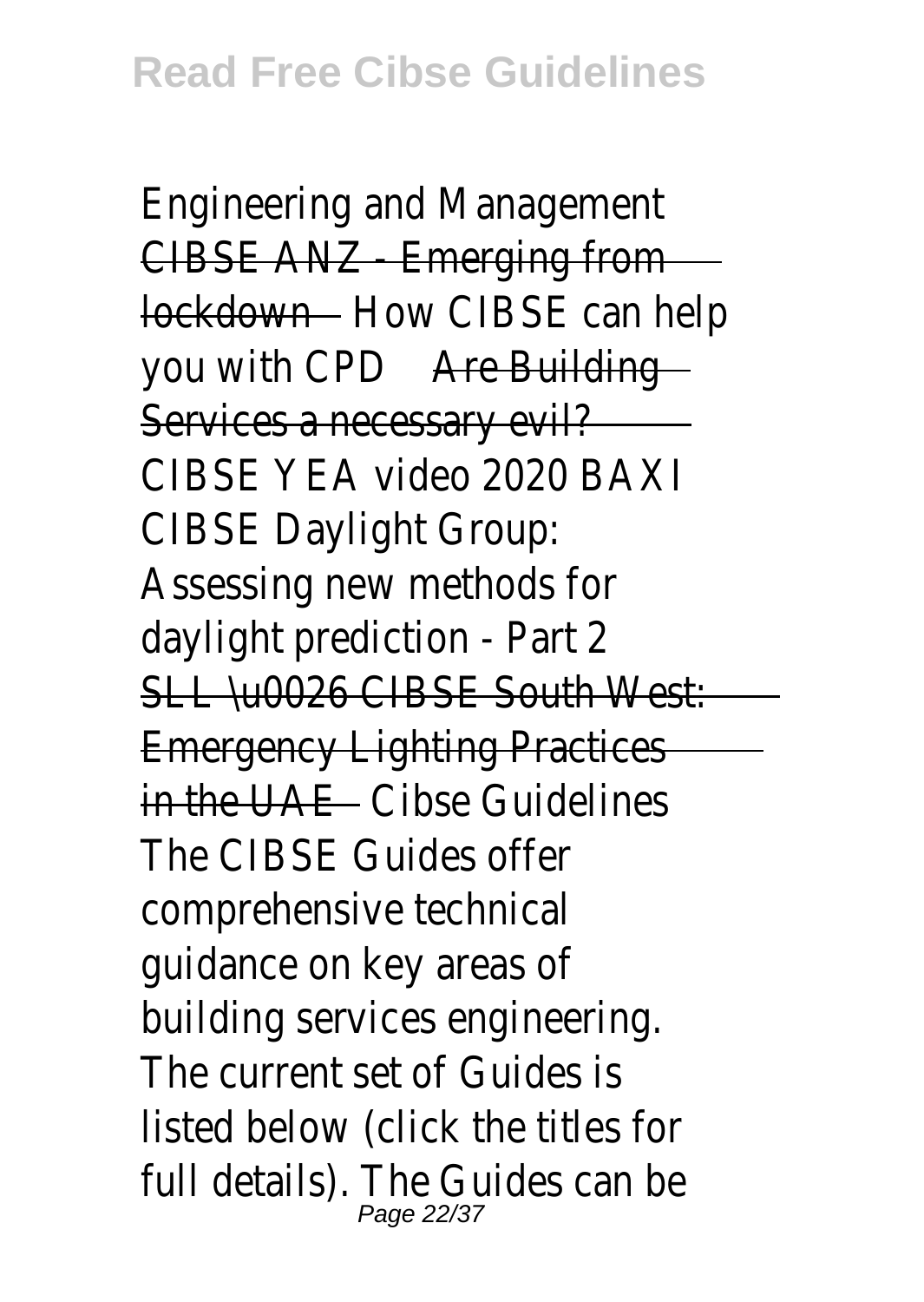freely downloaded by CIBSE members or ordered as a hard copy. PDF or hard copy versions can also be purchased by non-members.

CIBSE - CIBSE Guides Key actions Understand the ventilation system Run ventilation at higher-volume ?owrate Avoid recirculation/transfer of air from one room to another unless this is the only way of providing adequately high... Recirculation of air within a single room where this is complemented by an outdoor air ...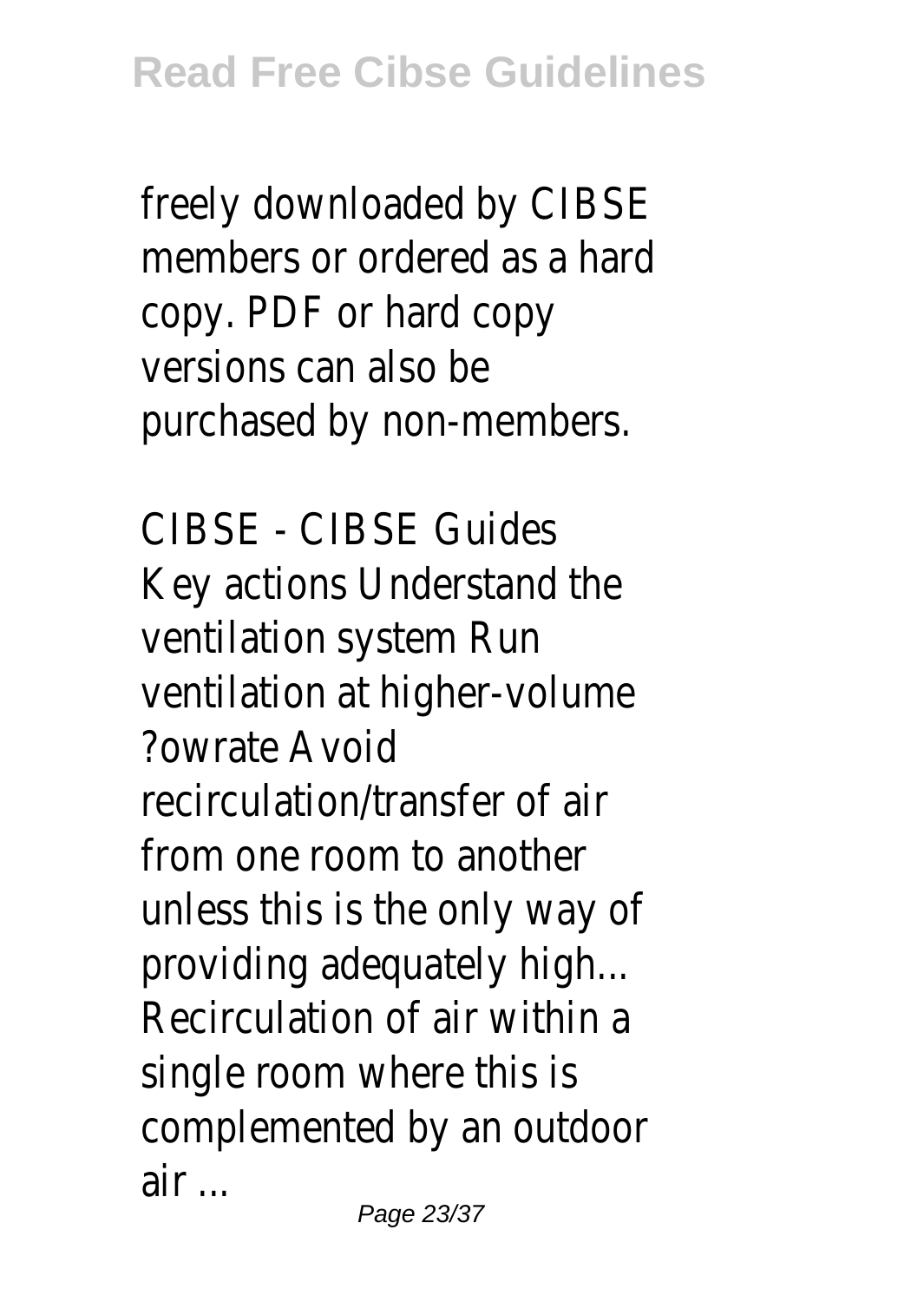CIBSE's guidance on ventilation during Covid-19 –  $C$ IRSE  $\overline{\phantom{a}}$ CIBSE Press Releases Get involved! Register your business for the Construction Talent Retention Scheme. A partnership between industry and Government to secure essential talent in the UK's construction sector. COVID-19 Updates from the CIBSE Journal. Including COVID-19 Podcast.

CIBSE - Coronavirus COVID 19 The CIBSE COVID-19 ventilation guidance is under<br>Page 24/37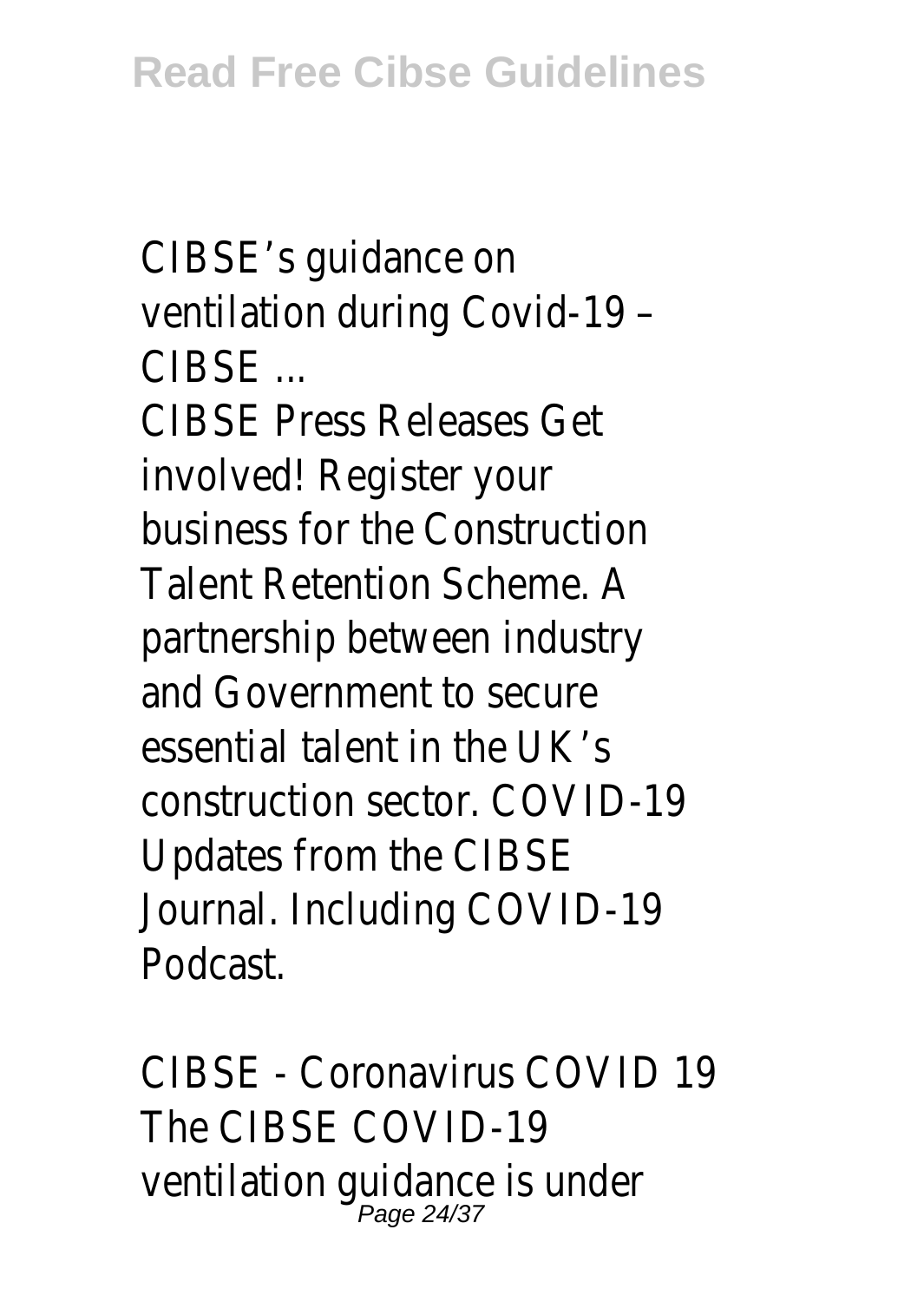continued review. CIBSE are currently evaluating evidence to provide guidance for the cooler autumn and winter seasons. During the cooler months heating the volumes of outdoor air needed to supply the high ventilation rates used in summer will be energy intensive. In some systems it may not be

CIBSE COVID-19 Ventilation Guidance Area Recommended lighting level Area Recommended lighting level. Lifts 100 Lux Atria 50 – 200 Lux Corridors & Stairs 100 Lux Atria with Page 25/37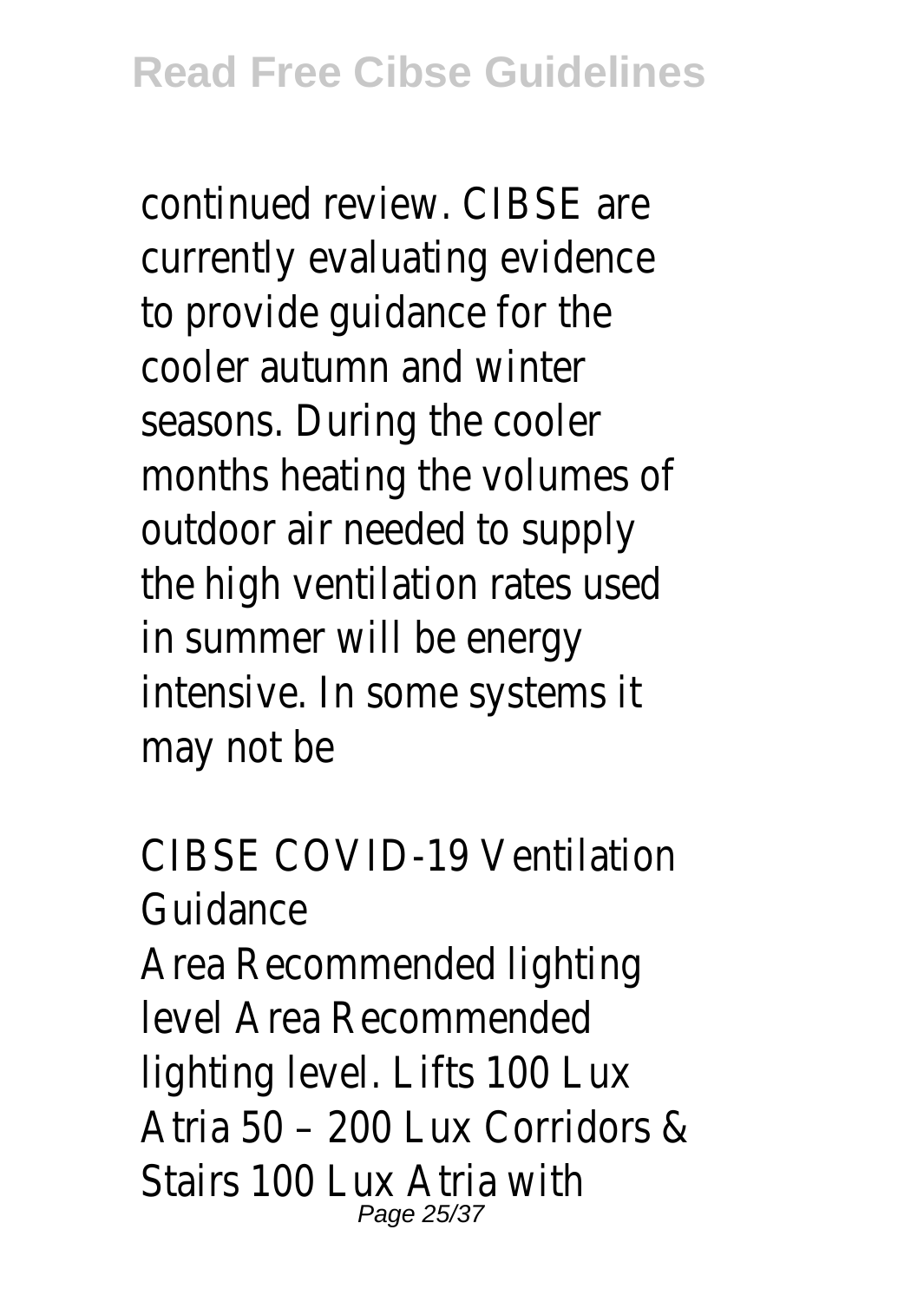Plants 500 – 3000 Lux Escalators/Conveyors 150 Lux Entrances/Exits 200 Lux. Our Guide for CIBSE Recommended Lighting Levels Recommended Products. For more information call 01727 836 695 or email sales@mountlighting.co.uk.

MOUNT LIGHTING'S GUIDE FOR CIBSE RECOMMENDED LIGHTING LEVELS Lighting levels for hospitals and health care centres are specialised and complex, seek guidance from the C.I.B.S.E guide for interior lighting.<br>Page 26/37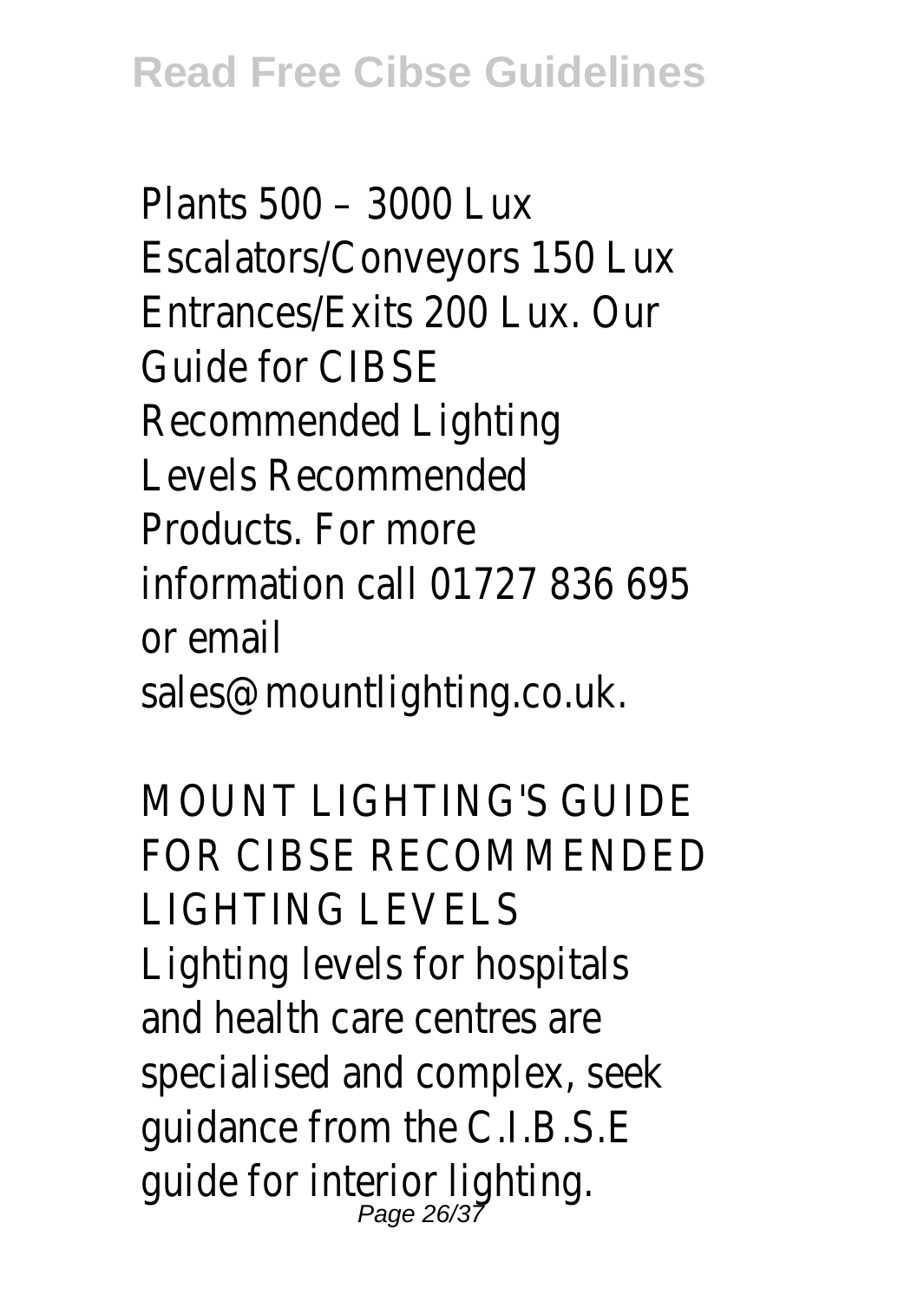These levels are based on the C.I.B.S.E guide for interior lighting and cover only the most common applications. Download the Guide BACK TO **RESOURCES** 

CIBSE Recommended Lighting Levels - Mount Lighting These guidelines highlight the important considerations for green roof planning, design, installation and maintenance, and provide guidance as to how they can be accommodated in the final green roof scheme. They aim to promote awareness of green roofs, facilitate effective<br>Page 27/37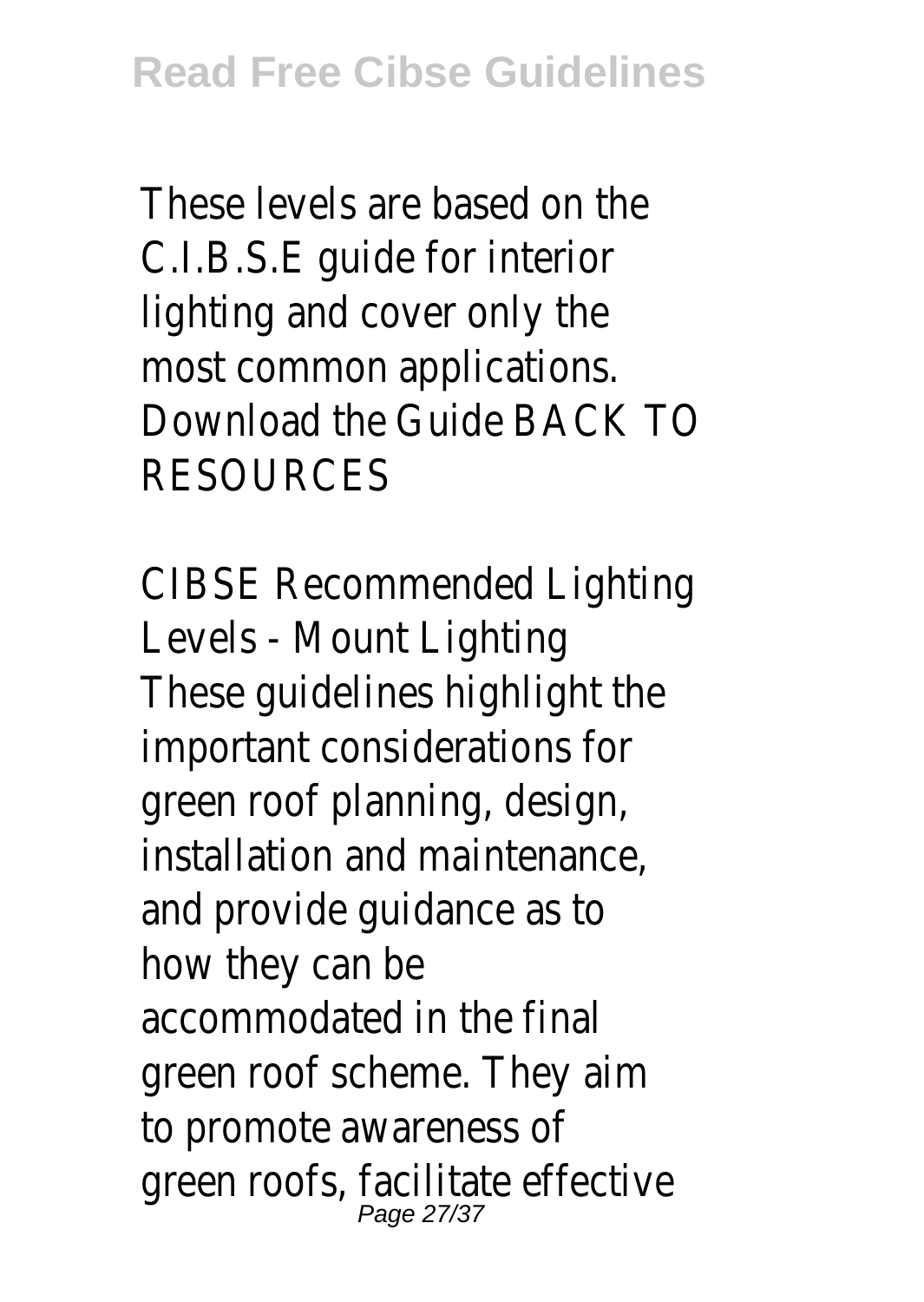planning, design and implementation of sustainable green roof projects and stimulate an increase in the uptake of green roofs on new developments and existing buildings.

CIBSE - Building Services Knowledge CIBSE Knowledge Portal search, view and buy CIBSE publications in PDF and hard copy, plus other building services publications and link to British standards.

CIBSE - SLL Lighting Guides The guide has also introduced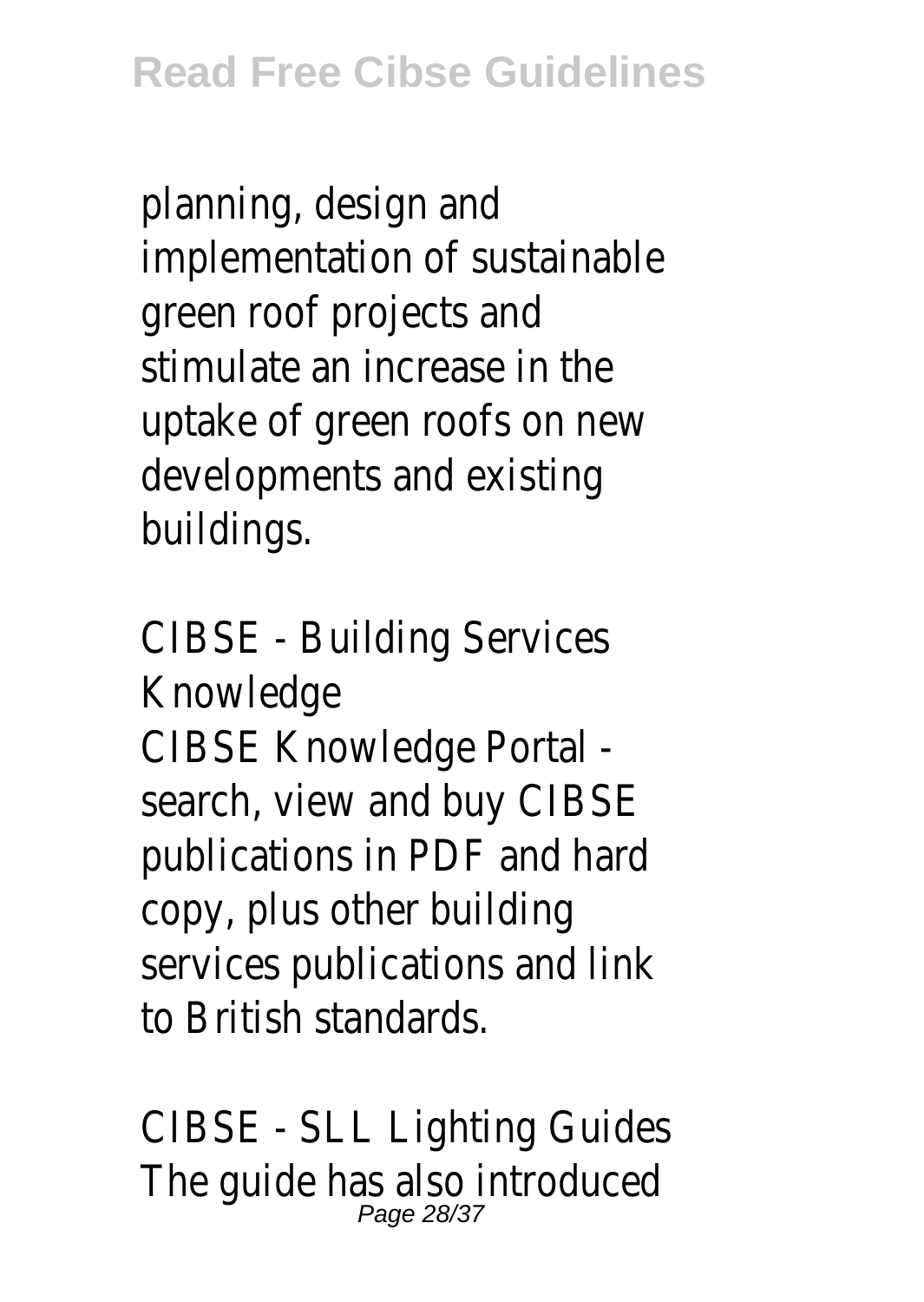the concept of adaptive thermal comfort, in line with CIBSE TM52 The Limits of Thermal Comfort: Avoiding Overheating in European Buildings – so the temperature threshold can change on a daily basis, depending on external conditions.

Making the grade: BB101 guidelines on ventilation – CIBSE ...

The Chartered Institution of Building Services Engineers (CIBSE) is the prime source of expertise in the Building Services industry.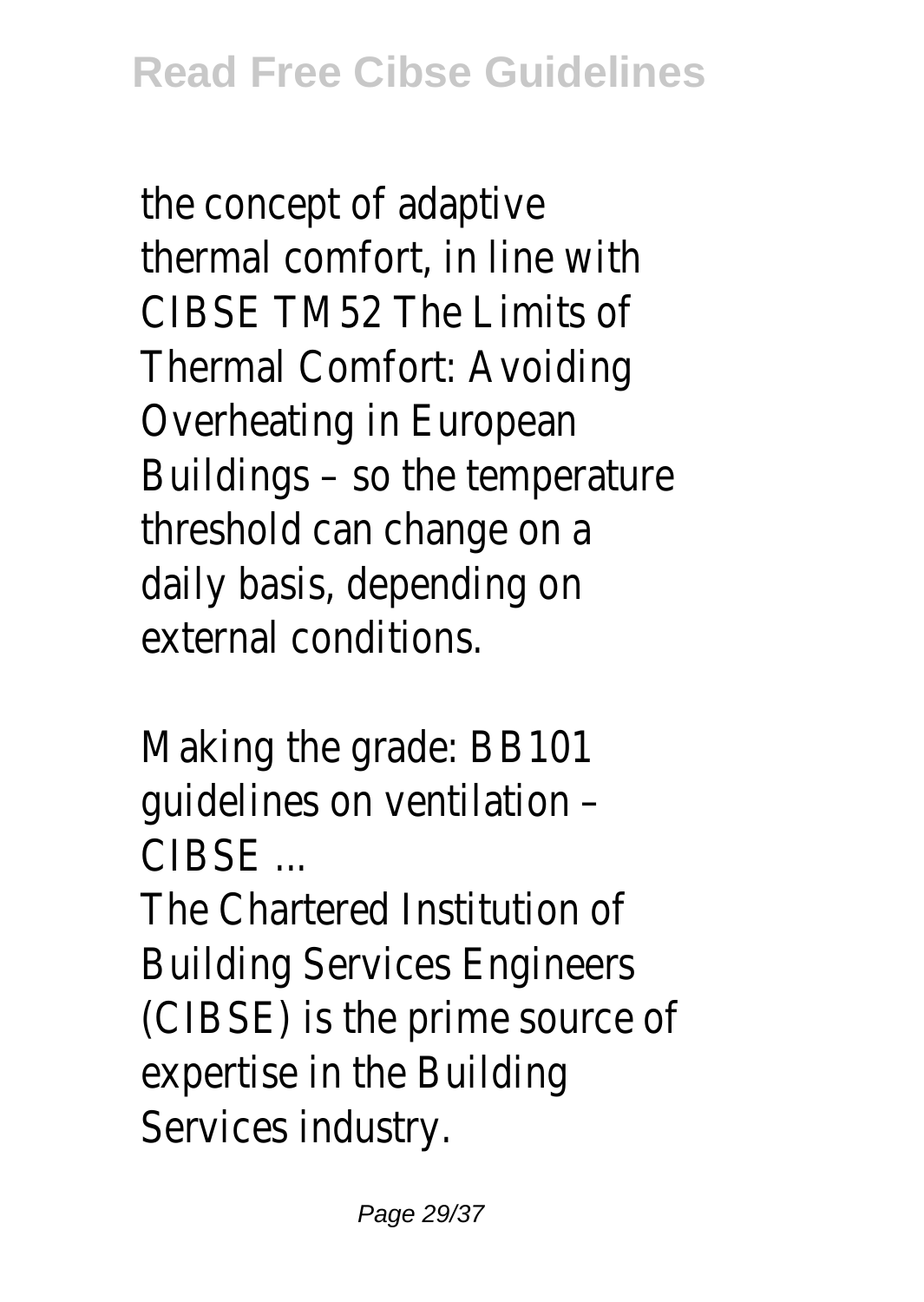CIBSE - Chartered Institution of Building Services Engineers CIBSE updates Covid-19 guidance for winter New information on recirculation, thermal wheels and UV technology Posted in October 2020 The document reflects the onset of cooler conditions in the UK and includes additional guidance on the use of natural ventilation openings, recirculation and thermal wheels.

CIBSE updates Covid-19 guidance for winter – CIBSE Journal CIBSE is the Chartered Page 30/37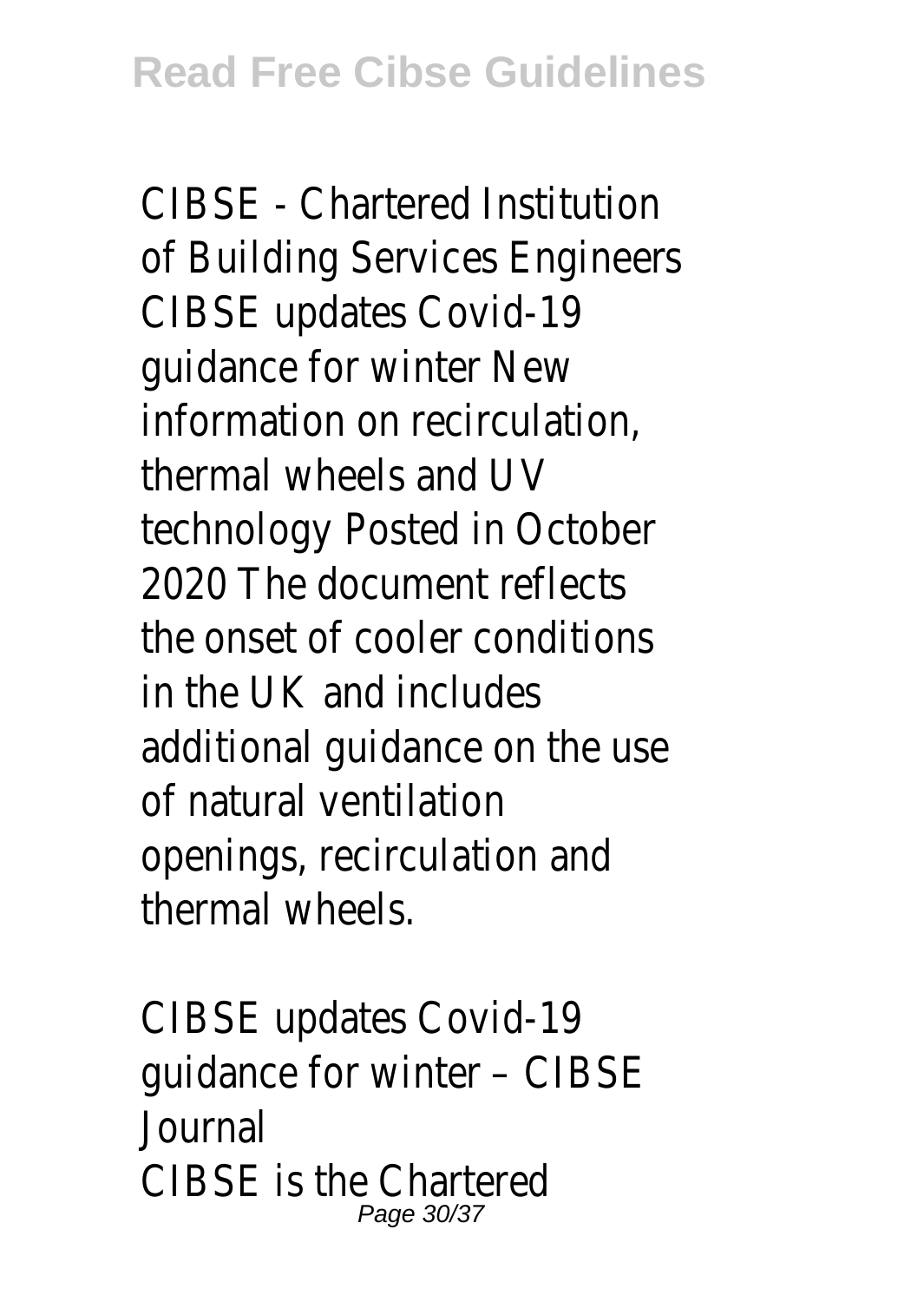Institution of Building Services Engineers that was established in London, U.K. in 1976. CIBSE members belong to a global network of professional support and expertise, working in partnership with other professional bodies, construction, and engineering firms who are all dedicated to making buildings that meet the needs ...

ASHRAE, CIBSE, BSRIA, and SMACNA: A Guide to Building

...

The CIPHE method is the only guide that can be Page 31/37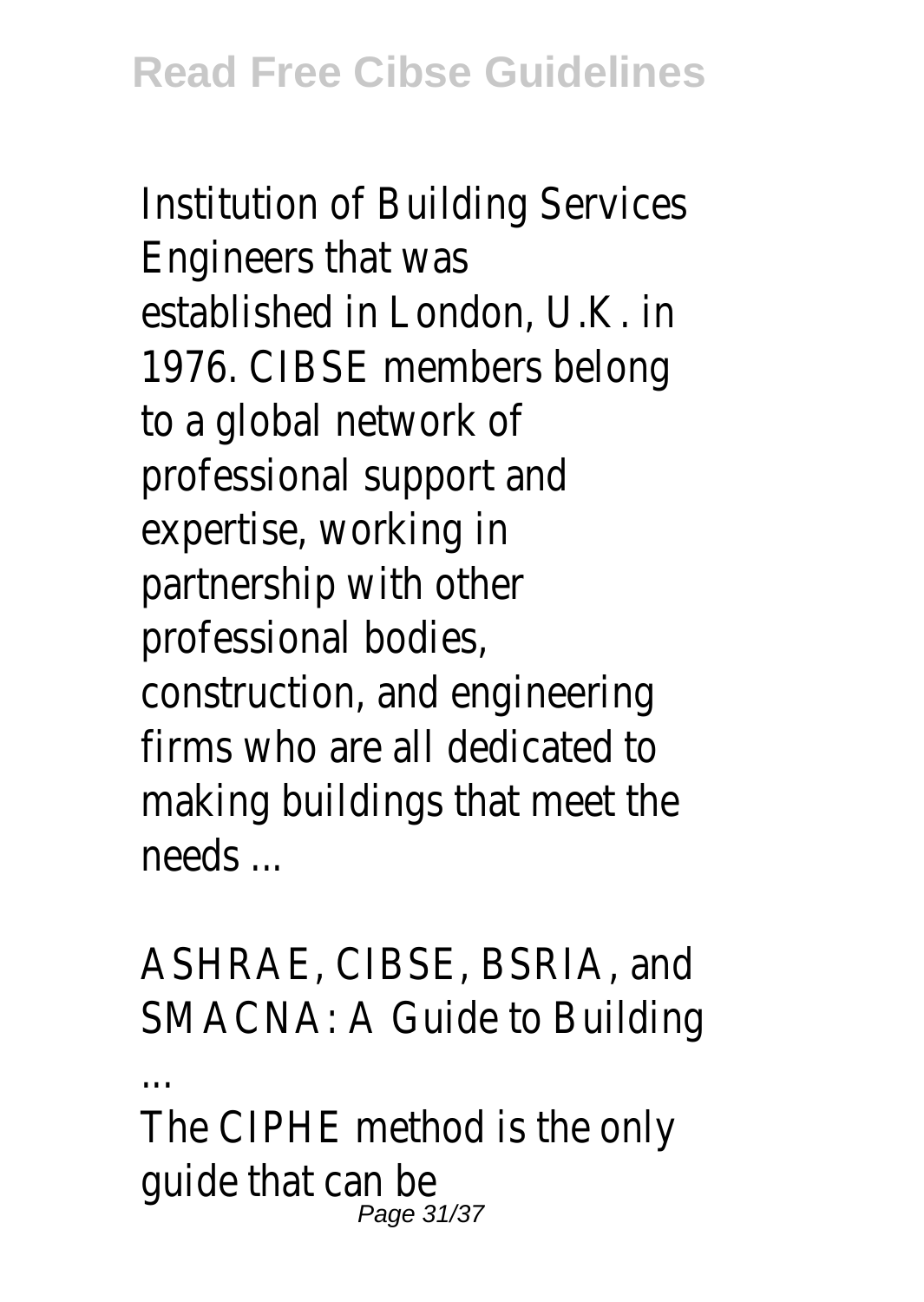recommended for nondomestic buildings, however, as it allows a specification of the time difference between the use of appliances. Low use is deemed to have a time difference of 20 minutes, medium 10 minutes, and high five minutes. High use would be for buildings such as theatres or sports venues.

Slowing the flow: estimating water demand ... - CIBSF Journal ASHRAE recommends dilution ventilation, laminar and other in-room flow regimes, differential room Page 32/37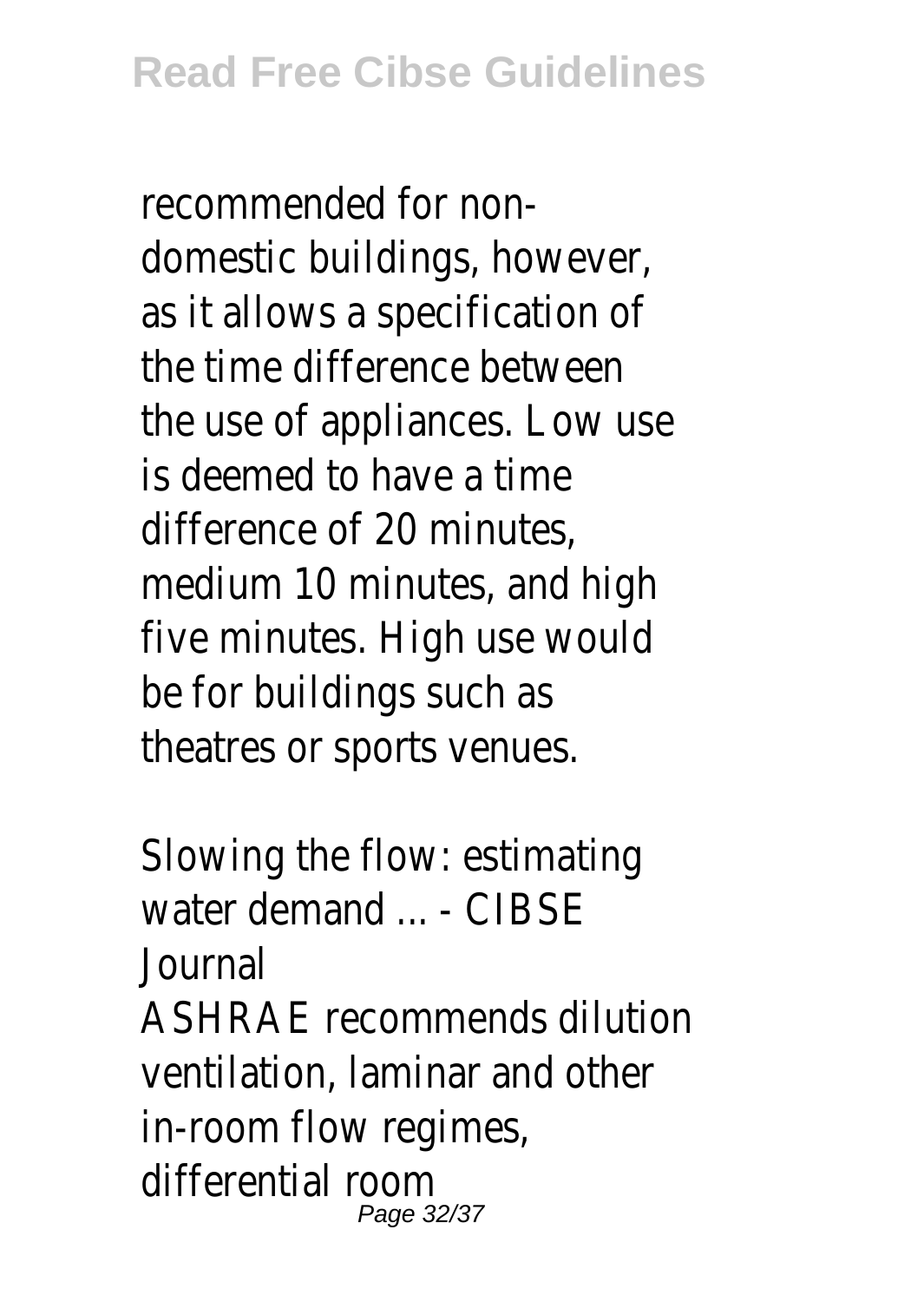pressurisation, personalised ventilation, source-capture ventilation, filtration, and UVGI (upper room, in-room, and in the airstream). CIBSE Healthcare Group was preparing its own guidance as CIBSE Journal was going to press.

ASHRAE publishes Covid-19 guidance – CIBSE Journal This CIBSE advice is intended to give business owners and managers an outline of ventilation systems commonly encountered in buildings to assist in the preparation to reopen workplaces. This<br>Page 33/37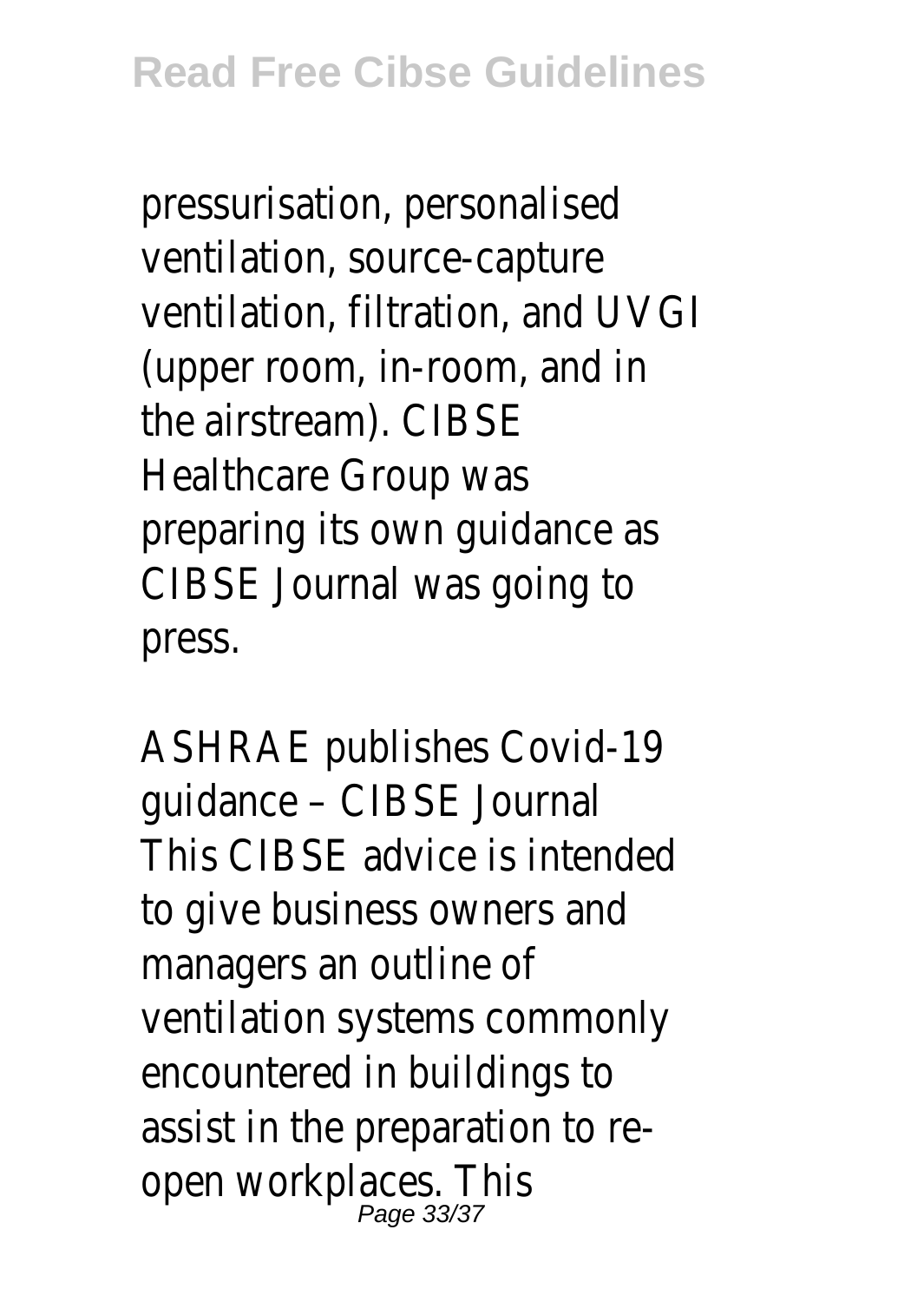guidance will inform considerations of safe working practices and the provision of ventilation in buildings.

CIBSE COVID-19 Ventilation Guidance CIBSE, the Chartered Institution of Building Services Engineers, acts as a professional body for lighting in the UK and produces a series of guides giving optimum lighting requirements for a wide range of environments. See below for recommendations, or contact us to discuss your project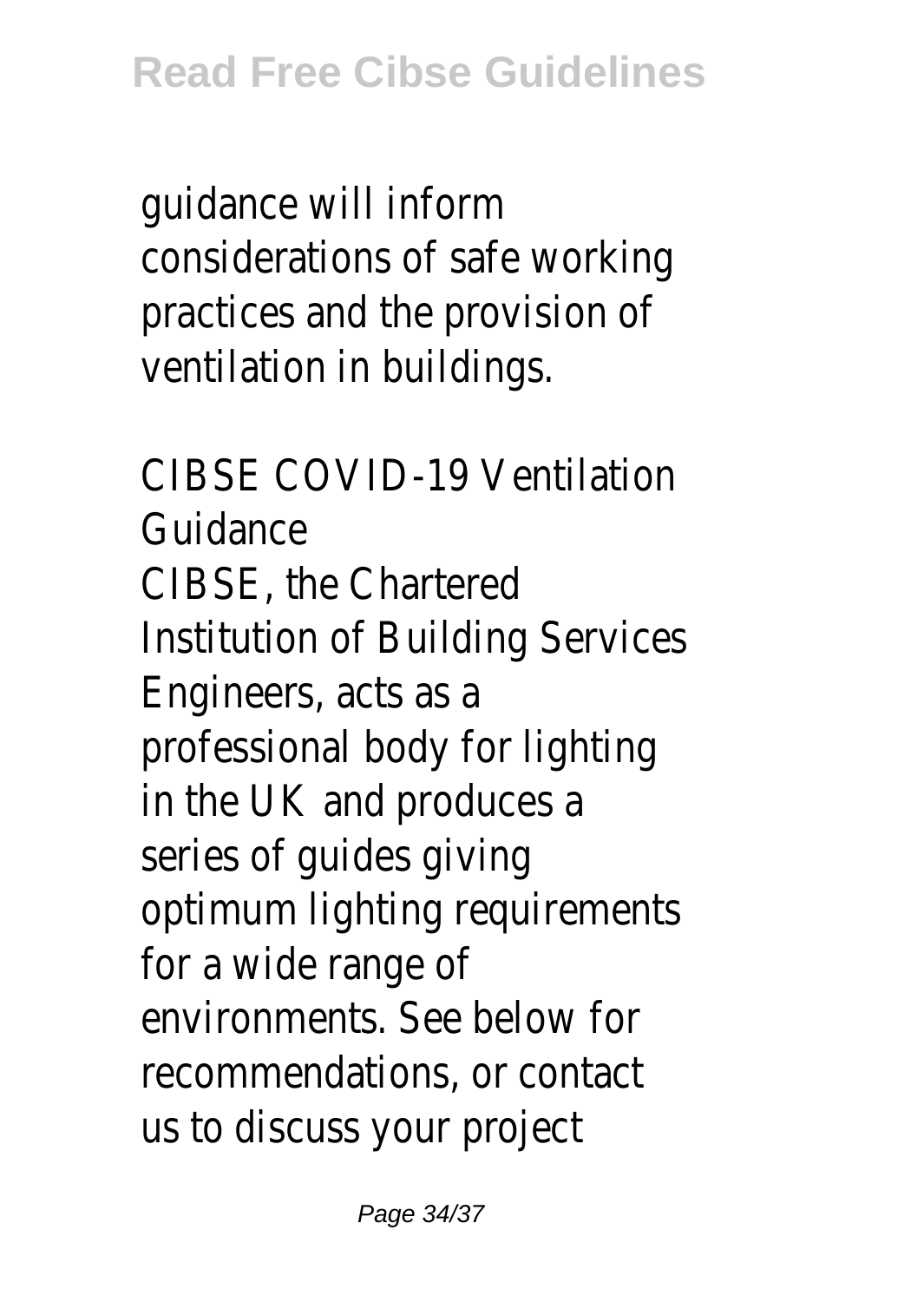CIBSE Recommended Lighting Levels | Lux Requirements Online Library Cibse Guidelines free download is shown on each download page, as well as a full description of the book and sometimes a link to the author's website. Cibse Guidelines The CIBSE Guides offer comprehensive technical guidance on key areas of building services engineering. The Page 3/28

Cibse Guidelines indivisiblesomerville.org Read PDF Cibse Guidelines prepare the cibse guidelines to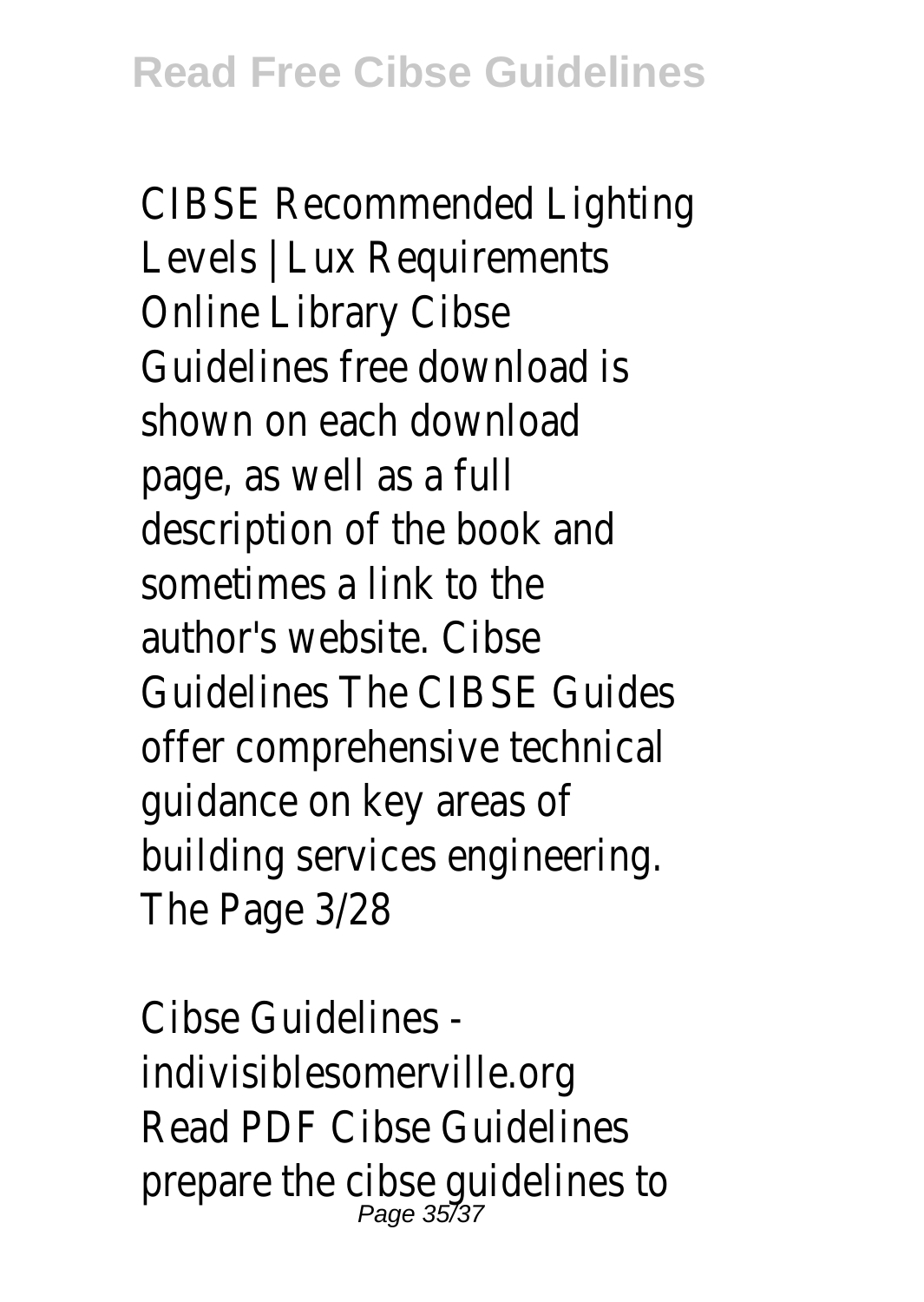entry all daylight is up to standard for many people. However, there are still many people who as a consequence don't once reading. This is a problem. But, in the same way as you can hold others to begin reading, it will be better. One of the books that can be recommended for further readers is [PDF].

Cibse Guidelines thebrewstercarriagehouse.co m ASHRAE and the Chartered Institution of Building Services Engineers (CIBSE), has a reciprocal membership<br>Page 36/37